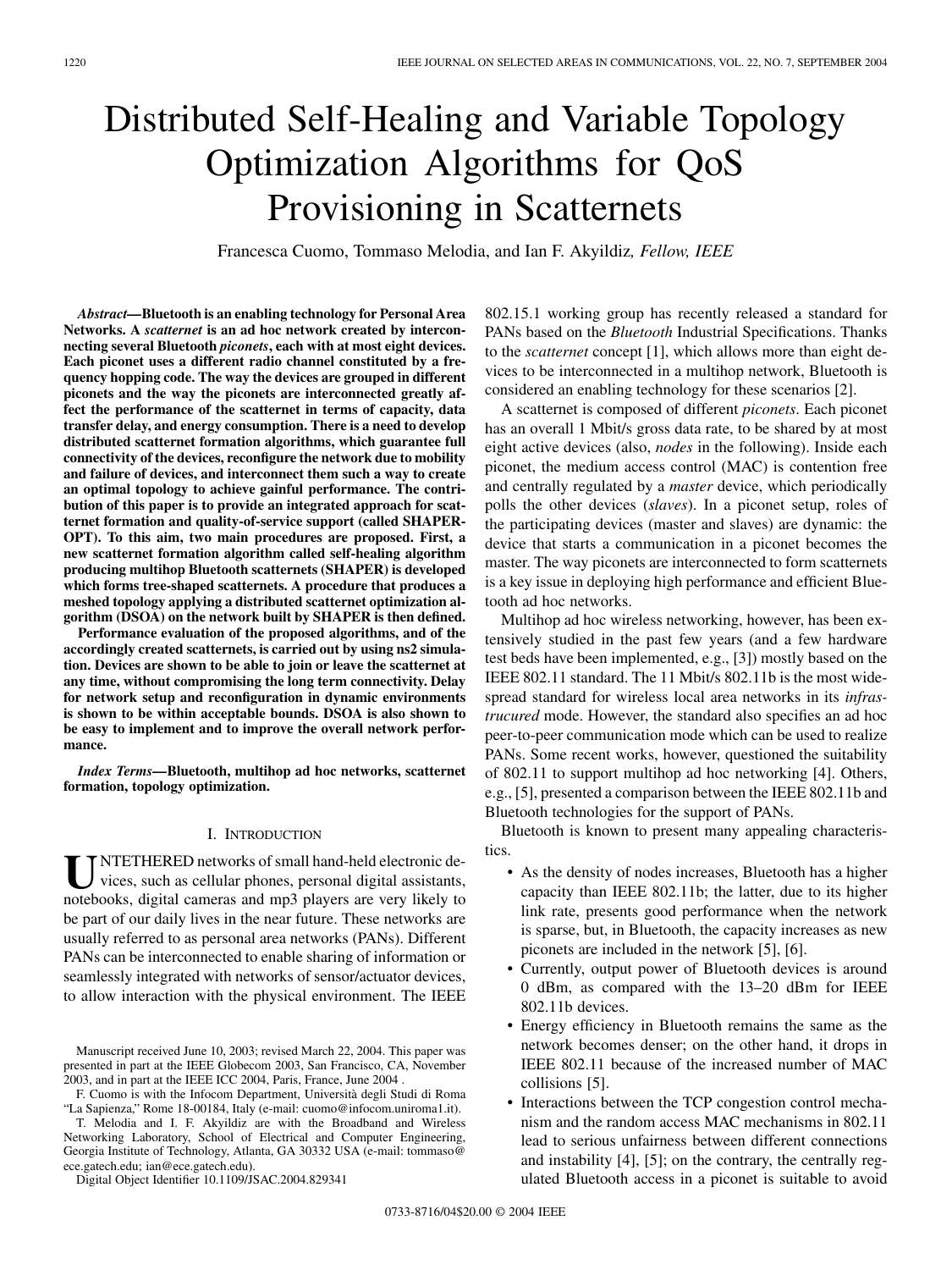useless transmission control protocol (TCP) time-outs expirations.

• Bluetooth has native mechanisms for quality-of-service (QoS) negotiation [\[1](#page-15-0)]; these could be useful in supporting voice and other real-time applications. IEEE 802.11 natively lacks a similar mechanism; however, efforts are under way in the 802.11e working group to provide a support for QoS.

On the other hand, the following main drawbacks have been pointed out.

- The scatternet structure adds complexity; mechanisms such as interpiconet scheduling [\[5](#page-15-0)] are not likely to scale well when the number of nodes increases.
- Bluetooth is connection oriented at the data link layer, whereas 802.11 is connectionless. This means that data link connections have to be explicitly setup. The issue of setting up data link connections among a set of Bluetooth devices, so as to guarantee network connectivity, is usually referred to as *Scatternet Formation*. Scatternet formation algorithms are aimed at forming and maintaining the topology of Bluetooth scatternets, starting from nodes without any knowledge of one another. In Bluetooth, the topology is determined by the way piconets are formed and interconnected. Different topologies lead to different performance [\[6](#page-15-0)]–[[8\]](#page-15-0). On the other hand, in 802.11 the topology is univocally determined by the set of distances among nodes.
- Device discovery procedures of Bluetooth are extremely time-consuming (in the order of seconds) [[9\]](#page-15-0) and require asymmetric behavior of the involved devices in the inquiry and inquiry scan phases.

For the reasons discussed above, we believe that Bluetooth is the most suited technology for PAN applications, for networks of small and moderate size, i.e., when scalability does not become a major issue. The inherent energy efficiency and the possibility of deploying simple mechanisms for QoS support are two important features for the applications we are interested in.

The contribution of this paper is to provide an integrated approach for scatternet formation and QoS support (called SHAPER-OPT). To this aim, two main procedures are proposed. First, a new scatternet formation algorithm called self-healing algorithm producing multihop Bluetooth scatternets (SHAPER) is developed to form tree-shaped scatternets. SHAPER is a fully distributed and an asynchronous algorithm, works even for cases when not all devices are within radio range and provides self-healing capabilities. A procedure that produces a meshed topology applying a distributed scatternet optimization algorithm (DSOA) on the network built by SHAPER is then defined.

This paper is organized as follows. Section II discusses the scatternet formation issue and briefly describes the state of the art. Section III reports the main constraints of a Bluetooth scatternet formation algorithm and gives the problem formalization. Section IV overviews our approach for scatternet formation and topology optimization. The key rules and steps that constitute the proposed SHAPER algorithm are reported in Section V. Section VI sets an analytical framework for

topology optimization and discusses the integration of DSOA and SHAPER in order to achieve a fully distributed optimization procedure. Section VII provides an extensive performance analysis of the proposed approach. Finally, conclusions are given in Section VIII.

## II. SCATTERNET FORMATION: RELATED WORK

Although Bluetooth was initially designed for cable replacement between small devices, it is currently considered as a potential enabler for ad hoc networking applications due to the *scatternet* concept. Different piconets can coexist in the same area with low mutual interference [\[10](#page-15-0)] by using different frequency hopping sequences. A scatternet is an ad hoc network of Bluetooth devices which consists of an interconnection of overlapping piconets. A Bluetooth device joining more than one piconet is called a *gateway*. The gateway participates in communications within different piconets on a time division basis and can be master in only one piconet. Scatternet formation has been extensively discussed in the last few years. Existing solutions can be classified as single-hop [[11\]](#page-15-0)–[\[15](#page-15-0)] and multihop [[16\]](#page-15-0)–[\[20](#page-16-0)]. The former operate only when nodes are in radio visibility. Reference [[11\]](#page-15-0) addresses Bluetooth scatternet formation with a distributed selection of a leader device, which assigns roles to the others. In [\[12](#page-15-0)], a distributed formation protocol is defined, with the goal of reducing formation time and message complexity. In [\[13](#page-15-0)], *loop scatternet formation* is presented, which minimizes the number of piconets and other parameters such as maximum node degree, network diameter, and node contention. Reference [\[14](#page-15-0)] proposes a scatternet topology called *BlueRing*, which connects piconets as a ring. The works in [\[15](#page-15-0)]–[\[17](#page-16-0)] form tree-shaped scatternets. In [\[15](#page-15-0)], Tan *et al.* introduce the tree scatternet formation (TSF) protocol; the topology produced is a collection of one or more rooted spanning trees, each autonomously attempting to merge with the others and to converge to a unique tree. TSF assures connectivity only in single-hop scenarios since trees merge only via root nodes; thus, two different trees can merge only if their root nodes are in the transmission range of each other. Reference [[16\]](#page-15-0) presents an on-demand Bluetooth scatternet formation algorithm (called ODBT). The scatternet formation is initiated by a tree root and progressively extended to all devices. Dynamic changes in the scatternet topology are supported. Zaruba *et al.* [[17\]](#page-16-0) propose a multihop protocol, *Bluetree*, based on a process initiated by a unique node and repeated recursively till the leaves of the tree are reached.

A second class of multihop proposals consists of algorithms that produce connected scatternets by exploiting clustering schemes for ad hoc networks. In [\[18](#page-16-0)] and [[19\]](#page-16-0), the *BlueStars* and *BlueMesh* protocols are described, respectively. These protocols define rules for device discovery, piconet formation, and piconet interconnection, so as to achieve suitable properties of the formed scatternet. The generated scatternet is a mesh with multiple paths between any pair of nodes. *BlueMesh* allows each master to select at most seven slaves. Also, [[20\]](#page-16-0) defines a protocol that limits to seven the number of slaves per master. It is based on the *Yao construction*, which applies a degree reduction techniques to the network topology graph.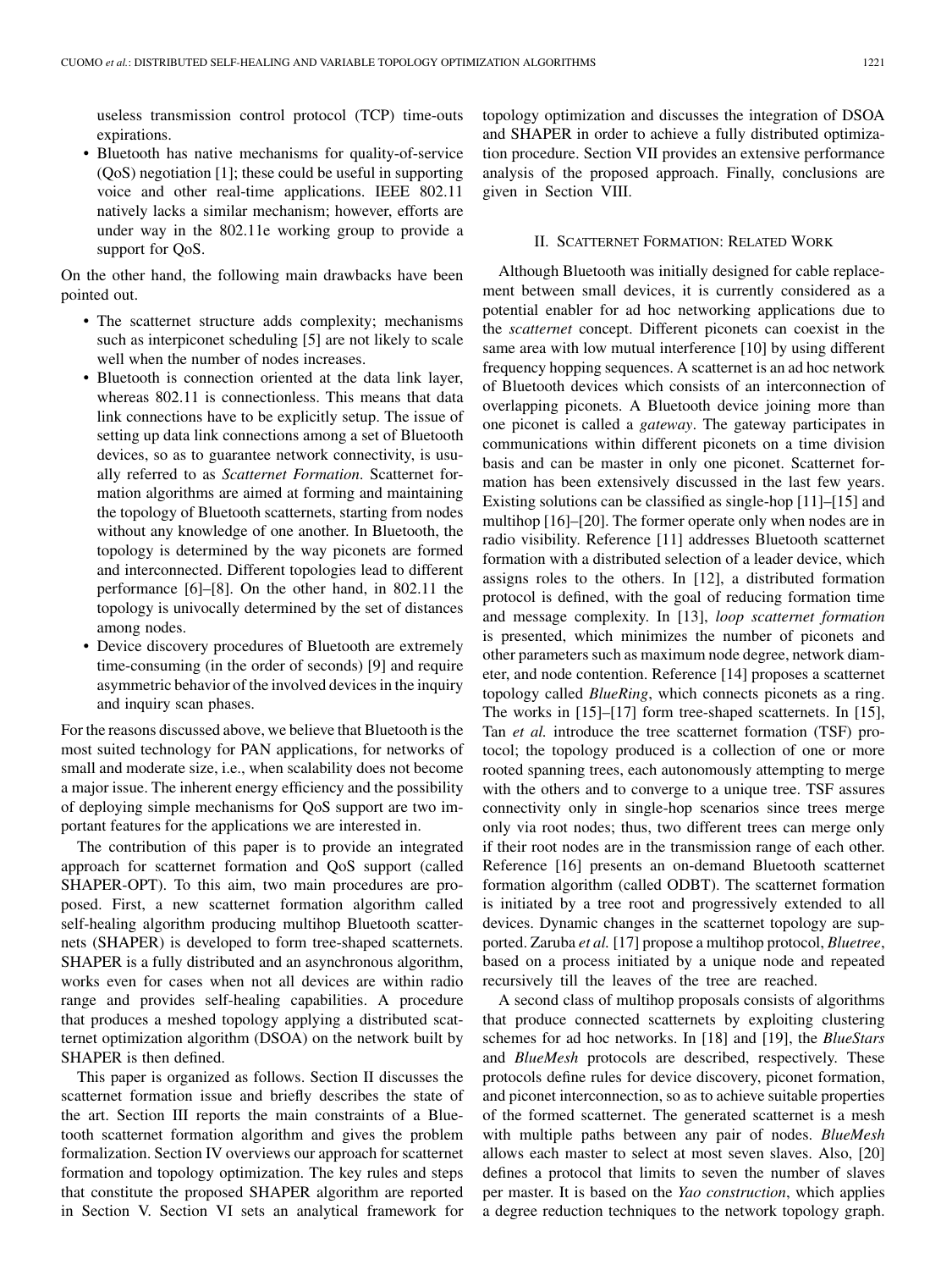The proposed algorithm assumes that each node knows its position and that of its neighbors.

The work in [[22\]](#page-16-0) proposes a new approach to scatternet formation. Route discovery and construction is performed on-demand on the basis of real-traffic conditions and traffic requests. However, the proposed approach requires substantial modifications of the Bluetooth standard to guarantee acceptable routesetup delay.

Some other works discuss scatternet topology optimization. This issue is faced in [[23\]](#page-16-0) and [[6\]](#page-15-0) by adopting centralized approaches. In [[23\]](#page-16-0), the aim is minimizing the load of the most congested node in the network, while [\[6](#page-15-0)] discusses the impact of different metrics on the scatternet topology. A distributed approach based on simple heuristics is presented in [\[24\]](#page-16-0). In [[7\]](#page-15-0), an analytical model of scatternet based on queueing theory is introduced, aimed at determining the number of nongateway and gateway slaves to guarantee acceptable delay characteristics. The paper in [\[8](#page-15-0)] investigates the relationship between network capacity and topology.

## III. PROBLEM STATEMENT AND BLUETOOTH CONSTRAINTS

In 802.11-based ad hoc networks a single broadcast channel is shared by all devices using the carrier sense multiple access/collision avoidance (CSMA/CA)-based MAC. Thus, the distance among nodes defines the network topology. In Bluetooth, since multiple communication channels are available, the topology is not univocally defined by distances among nodes. The way devices are grouped in different piconets and the way piconets are interconnected greatly affect the scatternet performance in terms of capacity, delay and energy consumption.

Given a set of devices and their positions, we refer to the problem of finding the set of piconets and the set of interconnections among them, which optimizes a given performance metric. A scatternet must be formed by means of distributed algorithms running on each device. By means of these algorithms, nodes must discover their neighbors, establish links, and interconnect piconets, leading to a suitable topology.

To clearly define the problem, given an area which respects the conditions:

• each node should have another node in its transmission range

$$
\forall i \in N \,\exists j \in N : \text{dist}(i, j) \leq TR \tag{1}
$$

where  $dist(i, j)$  is the Euclidean distance between node i and node  $j$ ,  $N$  is the set of nodes in the considered area, and  $TR$  the typical Bluetooth transmission range (equal to 10 m for a class 3 device);

• there is a possible path between any couple of nodes (i.e., the system is *geographically connected*, as defined in  $[17]$  $[17]$ ).

There is a need to develop distributed algorithms that form scatternets, which respect the following **topological constraints**:

• no more than seven slaves belong to a piconet

$$
\forall \mathcal{P}_k \in \mathcal{S}, \quad S_k \le 7 \tag{2}
$$

where S represents the scatternet,  $\mathcal{P}_k$  represents the kth piconet in the system, and  $S_k$  is the number of slaves of  $\mathcal{P}_k$ ;

• a node can be master in only one piconet

$$
\forall \mathcal{P}_k, \quad \exists \exists \ i \equiv \text{master and } i \in \mathcal{P}_k \tag{3}
$$

• each slave is connected at least to a master

$$
\forall i \equiv \text{slave}, \quad \exists j \equiv \text{master} : i, j \in \mathcal{P}_k \tag{4}
$$

• each piconet in the scatternet has a node shared with another piconet

$$
\forall \mathcal{P}_k, \quad \mathcal{P}_h \in \mathcal{S} \quad \exists i: \ i \in \mathcal{P}_k \text{ and } i \in \mathcal{P}_h \tag{5}
$$

this shared node is called *gateway*;

• for each node, at least one path exists that connects it to any another node

$$
\forall i, \quad j \in \mathcal{S} \quad \exists \ \text{path}(i, j). \tag{6}
$$

Furthermore, a scatternet formation algorithm should have the following **properties**:

- a) *guarantee full connectivity* to all the involved devices even in multihop scenarios, when devices are scattered in an area where not all of them are within radio range of each other (also referred to as *multihop* scenario);
- b) achieve full connectivity after *limited time*;
- c) guarantee a *self-healing behavior* in variable network conditions; in particular the algorithm should handle:
	- i) entrance of new nodes in the network;
	- ii) mobility or failure/deactivation of nodes;
- d) guarantee *multiple* and *short paths* between any pair of nodes;
- e) *optimize the topology* according to suitable performance metrics (e.g., overall network capacity).

IV. OVERVIEW OF SHAPER-OPT: AN INTEGRATED APPROACH FOR SCATTERNET FORMATION AND TOPOLOGY OPTIMIZATION

As previously discussed, no solutions have been proposed, thus far, that satisfy all the aforementioned properties of a scatternet formation algorithm. In our approach, we perform three main steps to form a Scatternet satisfying properties (2)–(6) and a)–e).

#### *A. Step 1: Forming a Connected Tree via SHAPER*

The first set of procedures, named SHAPER, has been preliminary presented in [[21\]](#page-16-0) and creates a tree-shaped scatternet. SHAPER quickly forms a connected scatternet respecting the topological constraints of  $(2)$ – $(6)$  and the properties a)–c). A set of *merging procedures* allow SHAPER to interconnect randomly formed links (and piconets) in a loop free topology: different trees are merged and converge to a unique tree.

SHAPER is the first scatternet formation algorithm, which is able to dynamically adapt the topology to the mobility and failures of nodes in a multihop scenario. We will refer to this physical tree-shaped scatternet as primitive topology (PT).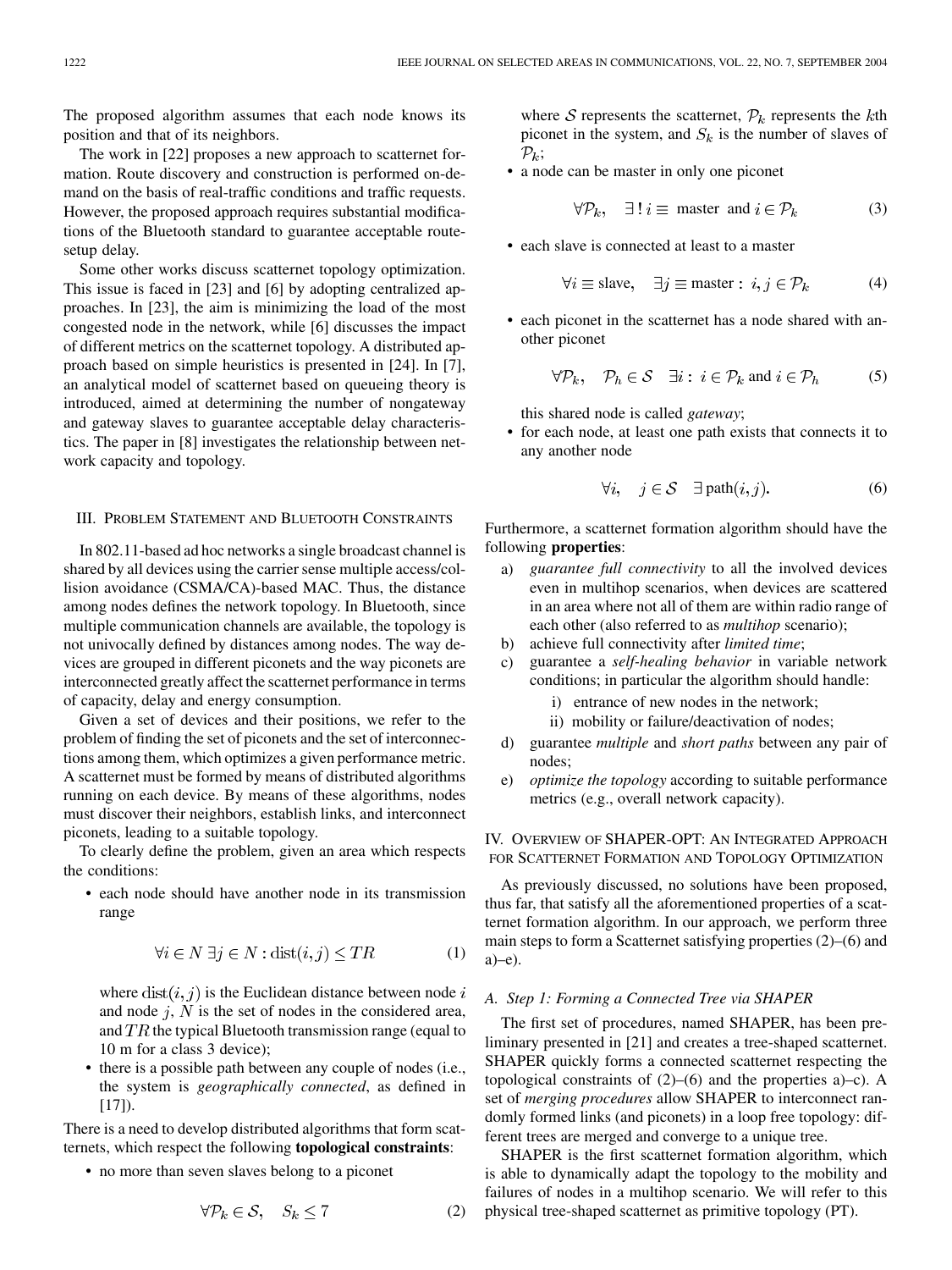

Fig. 1. Physical and logical topology.

### *B. Step 2: Optimizing the Topology via DSOA*

Since a tree topology may not be the best choice to transfer user information (nodes easily become bottlenecks when data are exchanged), we enhance SHAPER by combining it with another distributed procedure (DSOA) that aims at optimizing the topology according to a selected performance metric. The DSOA heuristic and its performance in static scenarios were discussed in [[6\]](#page-15-0). At the end of DSOA, the network presents an optimized meshed topology (MT). With DSOA also, the properties d) and e) are satisfied.

# *C. Step 3: Maintaining the Logical Tree for the Self-Healingness*

After setup of the links that compose that optimized topology, the physical links of the tree become *logical links*. This means that nodes maintain information about their parent and children as established at the end of SHAPER, even if the relevant physical links have been torn down by DSOA in the MT. The set of these logical relationships will be referred to as logical tree (LT).

Purposes of this tree-shaped logical structure are:

- 1) allowing to periodically reapply DSOA to optimize the scatternet topology after dynamic events (mobility, failure of nodes, etc.);
- 2) simplifying the procedures that guarantee the connectivity of the network and the entrance of new nodes;
- 3) handling failure/mobility of nodes (SELF-HEALING procedures).

In general, after the first execution of DSOA the network has (see Fig. 1):

- a meshed physical topology;
- a tree logical topology.

The combination of SHAPER and DSOA, together with the SELF-HEALING procedures, is called SHAPER-OPT. Thanks to the LT, SHAPER-OPT is able to merge networks that have autonomously formed. These networks could either be in a PT or in a MT configuration. Periodically, DSOA is applied to reoptimize the overall physical topology.

To the best of our knowledge, SHAPER-OPT is the first scatternet formation algorithm that contemporarily works in a multihop environment, presents self-healing properties (e.g., dynamically reconfigures the network after node entrance/exit)



Fig. 2. Evolution of states for a Bluetooth device.

and optimizes the scatternet topology. Moreover, a dynamic behavior is extensively studied in the framework of scatternet formation algorithms.

# V. DESCRIPTION OF THE SHAPER-OPT DISTRIBUTED PROCEDURES

In a first phase, nodes perform device discovery and establish links. A node alternates among five possible states: *inquiry*, *inquiry scan*, *page*, *page scan*, and *communication* (see Fig. 2).

At the beginning, a node is free (i.e., not already connected to a scatternet) and enters the *inquiry* or *inquiry scan* states. In the *inquiry* state, the Bluetooth Inquiry procedure is performed for a time period of at most  $T_{\text{in}q}$  seconds. If during this period a node discovers another, then the two connect with the *page* and *page scan* procedures, respectively. The persistence in each of these two states is regulated by timers ( $T_{pg}$  and  $T_{pgsc}$ ). If the *page/page scan* procedures succeed, a master-slave relationship between the two nodes is activated, a link is established, and the two nodes enter the SHAPER procedure. If the *page/page scan* procedures fail, each node randomly enters again the *inquiry* or *inquiry scan* if its  $T_{\text{form}}$  timer has not already expired. Otherwise, if  $T_{\text{form}}$  has expired, the node goes in a *communication* state with probability  $Pr{Comm}$  or reenters the *inquiry* or *inquiry scan* states with probability  $\Pr\{Inq/InqSc\}$ . A node in the *inquiry scan* state performs the Bluetooth Inquiry Scan procedure with a  $T_{\text{inqsc}}$  timer.

In general, each node alternates, throughout its lifetime, between performing *network formation tasks* and *communication tasks*. Network formation tasks are dedicated to form and maintain a connected scatternet by running SHAPER, DSOA and the SELF-HEALING procedures. During communication tasks, user data are exchanged for a randomly extracted time period  $(T_{\text{comm}})$ , uniformly distributed between  $T_{\text{comm}}^{\text{min}}$  and  $T_{\text{comm}}^{\text{max}}$  s). After this period a node, with probability  $\Pr\{Inq/IngSc\}$ , reenters the *inquiry* or *inquiry scan* states. It should be clear, though, that there is no other way to guarantee network connectivity than assuring that every single node in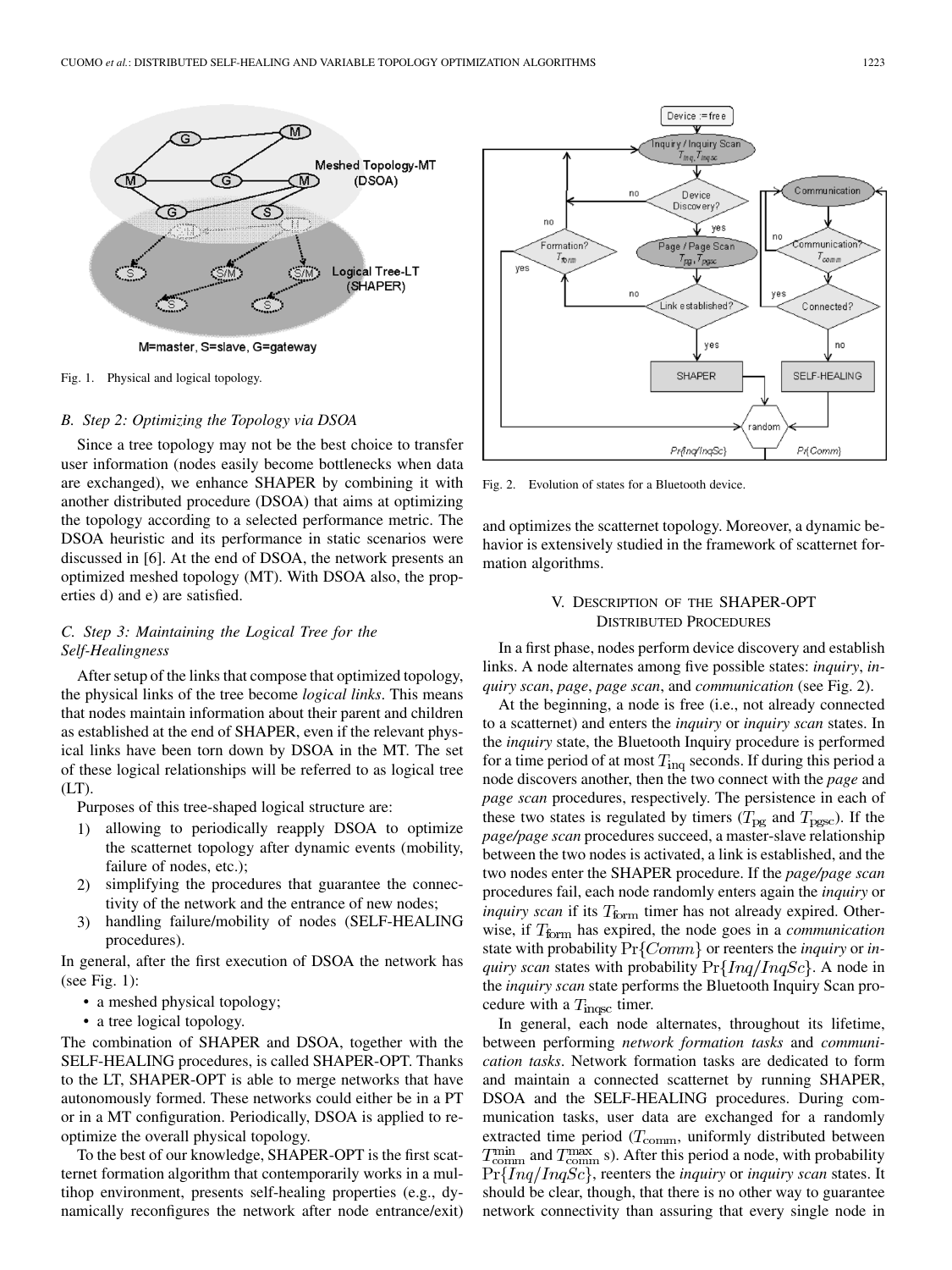the network periodically performs network formation tasks. In fact, every node could be the unique *trait d'union* of otherwise disconnected components. The percentage of time a node spends performing communication tasks, i.e.,  $Pr{Comm}$ , should be adaptively set in order to tradeoff between a faster responsiveness to dynamics in the network and a higher network transport capacity. This happens because a Bluetooth device cannot participate in data communication when it is performing connection establishment or device discovery procedures.

#### *A. State Variables and Messages*

To better explain the SHAPER-OPT procedures, we introduce a number of state variables that define the behavior of each node when these procedures are executed. Let us refer to a generic node  $i$ . It maintains and stores the following state variables.

•  $comp<sub>i</sub>$  is the component i is affiliated with. A component can be: 1) a *primitive topology* (PT, tree-shaped, not yet optimized) and 2) a *meshed topology* (MT, shaped by DSOA).

 $T_i$  represents the tree node i is affiliated with. We refer to the root node of a tree T as  $root_T$ . When a node i is affiliated with a tree  $T_i$  in a PT, it stores and updates the following variables:

- $stat_i$  is the *status* of the node i, that can be *free*  $(F)$ , *root*  $(R)$  or *nonroot*  $(NR)$ ;
- $tree\_ID_i$  is the Bluetooth device address (BD\_ADDR) of the root of the tree  $T_i$  (or of itself if free); this information univocally identifies all nodes in the same tree;
- $num_i$  is the current number of nodes in  $T_i$ ;
- $desc_i$  is the current number of descendants of node i in  $T_i$ ;
- $par_i$  is the BD\_ADDR of the parent node of i in  $T_i$ ;
- $ch_i = \{ch_i^1, ch_i^2, \dots, ch_i^7\}$  is the set of children nodes of node i.

We always assume that a free node has  $comp = PT$ .

When a node  $i$  is affiliated with a MT, it belongs also to a *logical tree*  $LT_i$ ; it stores and updates the following parameters:

- Lstat<sub>i</sub> is the *status* of node  $i, F, R$  or  $NR$  in the logical tree;
- *tree*  $ID_i$  is the BD\_ADDR of the root of  $LT_i$ ;
- $Lpar_i$  is the BD\_ADDR of the parent node of i in  $LT_i$ ;
- $Lch_i = \{Lch_i^1, Lch_i^2, \ldots, Lch_i^7\}$ : is the set of children nodes in  $LT_i$ ;
- $role_i$  is the role i assumes in the MT, either master  $(M)$ , slave  $(S)$  or gateway  $(G)$ .

When DSOA is performed for the first time, every node sets its logical state variables equal to the respective PT variables.

A node can send different types of messages; messages containing the information used for merging and reconfiguring trees are reported in Table I.

## *B. SHAPER Algorithm*

The SHAPER procedures allow two nodes that meet during the network formation tasks to merge the components they belong to. We always refer to the two meeting nodes, through which the two components merge, as  $M$ , the master, and as  $S$ the slave of a newly formed link (named  $L_{\text{MS}}$ ). After the link has been established,  $M$  sends a MERGE message to  $S$  (see also, the

TABLE I SHAPER-OPT MESSAGES AND RELEVANT PARAMETERS

| MESSAGE NAME            | comp | tree _ID | num         | desc | stat | role |
|-------------------------|------|----------|-------------|------|------|------|
| <b>MERGE</b>            |      | ×        | $\check{ }$ |      | ⊻    |      |
| <b>STARTRECONF</b>      |      | ×        |             |      |      |      |
| <b>UPDATEPARAMETERS</b> |      | ×        |             |      |      |      |
| <b>UPDATENDESC</b>      |      | ×        |             |      |      |      |
| <b>UPDATETREEID</b>     |      |          |             |      |      |      |

pseudocode of Procedure 1). This message contains the component *comp* and the *tree ID* of M as well. S verifies if the  $tree\_ID$  of M equals to its  $tree\_ID$ . In this case, the two nodes already belong to the same scatternet and the two components need not to be merged. The link  $L_{\text{MS}}$  can be torn down. If the  $tree\text{-}IDs$  are different, different actions are taken depending on the components the two nodes are affiliated with.

The following situations can occur:

- Case 1) a free node meets a PT-node: the SHAPER procedures are applied to include the  $F$  node in the PT tree;
- Case 2) a PT-node meets a PT-node: one of the two PTs is included in the other, thus forming a unique tree;
- Case 3) a PT-node meets an MT-node: the SHAPER procedures are applied with the aim of forming a unique connected scatternet (giving rise to a hybrid PT–MT topology);
- Case 4) an MT-node meets an MT-node: the SHAPER procedures are applied with the aim of forming a unique connected scatternet.

Cases 1) and 2) refer to the nodes belonging to PT and will be discussed into details in the following subsection. The other two cases deal with an MT that merge with another component (either PT or MT), and are discussed in Section V-D.

## **Procedure 1** MainSHAPER

 $M \to S$ : MERGE

**if**  $(tree\_ID_M \equiv tree\_ID_S)$  then

disconnect  $(M, S)$ 

**else**

execute SHAPER as a function of  $comp_M$ ,  $comps$ ,  $stat_M$ ,  $stat_S$ ,  $role_M$ ,  $role_S$ **endif**

#### *C. SHAPER on Primitive Topologies*

In this section, we explain how SHAPER works on a primitive topology, i.e., on nodes that have never executed DSOA. Different links are merged in trees; trees that have separately grown are subsequently merged. The network converges to a unique connected tree always and only when the adjacency graph is connected. In every branch of the final tree, the parent is always the master and the child is always the slave. Thus, an intermediate node in the tree (non root and non leaf) is a gateway between two piconets.

Let us refer to the  $M$  and  $S$  nodes in the previous section, which belong to different PTs and have established a link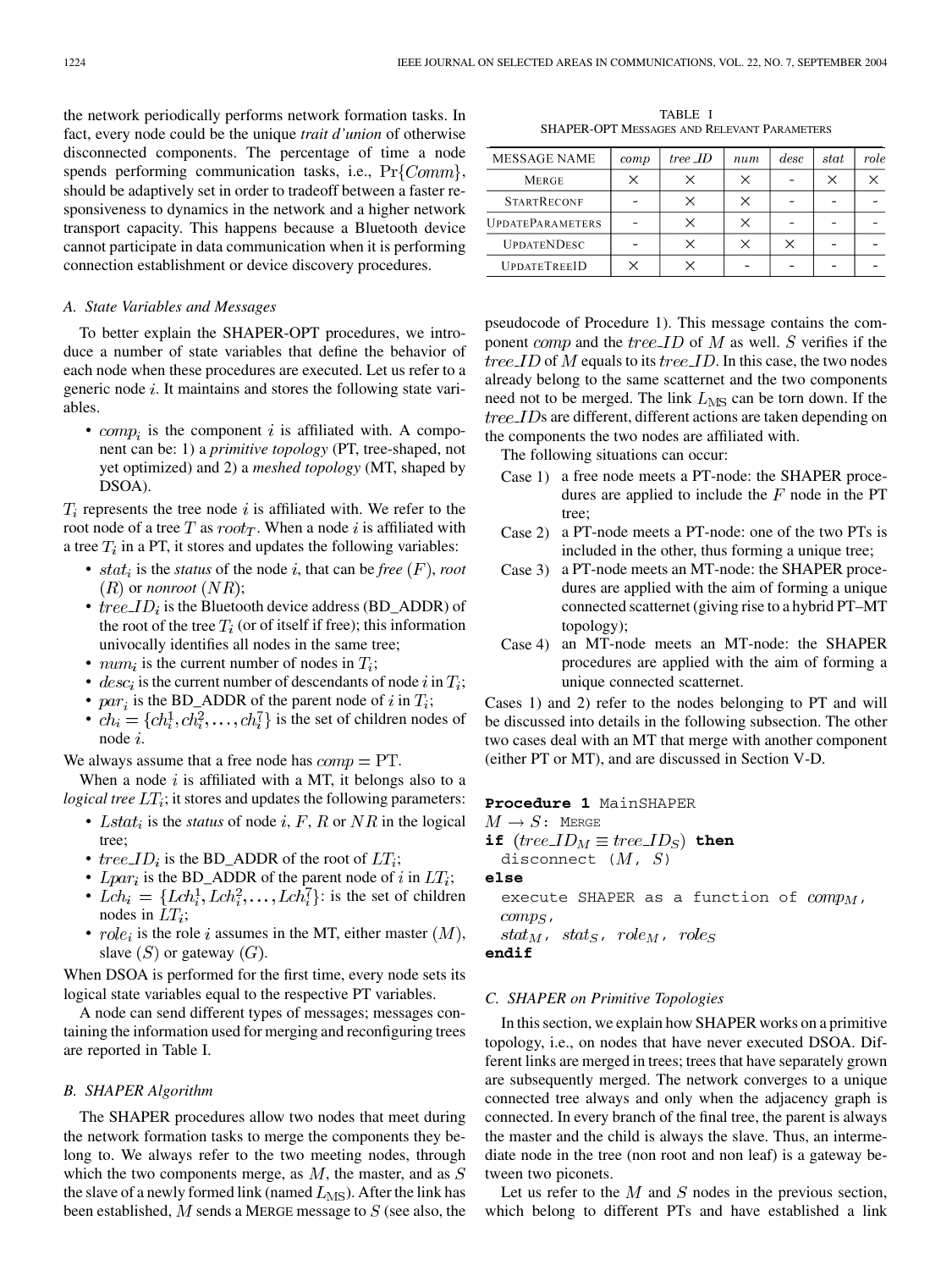$L_{\text{MS}}$ . If both are nonfree nodes, then they respectively belong to the  $T_M$  and  $T_S$  trees. After the first message exchange in Procedure 1, when the two components are equal to PT, subsequent steps depend on the *stat* values of the two nodes. Different actions are foreseen (Table II). A pseudocode for these procedures is given next.

**Procedure 2** PT-SHAPER  $A1$  : **if**  $(num_M \geq num_S)$  then  $par_S = M$ ; tree\_ $ID_S = tree\_ID_M$  $desc_M = num_S + desc_M$  $num = num_S + num_M$  $S \rightarrow ch_S$ : UPDATEPARAMETERS  $M \to ch_M$ : UPDATEPARAMETERS **else**  $LMP\_MasterSlaveSwitch(M, S)$  $\{\text{new}M = S, \text{new}S = M\}$  $newM$ ,  $newS:$  execute MainSHAPER **end if**  $A2:$  $par_S = M$ ;  $tree\_ID_S = tree\_ID_M$  $desc_M = num_S + desc_M$  $num = num_S + num_M$  $S \rightarrow ch_S$ : UPDATEPARAMETERS  $M \to ch_M$ : UpdateParameters  $M \rightarrow par_M \colon$  UpdateNDesc  $A3:$ LMP\_MasterSlaveSwitch $(M, S)$  $\{\text{new}M = S, \text{new}S = M\}$  $\overline{\text{newM}}$ ,  $\text{newS}:$  execute MainSHAPER  $A4$  : **if**  $(num_M \leq num_S)$  then LMP\_MasterSlaveSwitch $(M, S)$  $\{\text{new}M = S, \text{new}S = M\}$  $newM$ ,  $newS:$  execute MainSHAPER **else**  $desc_M = num_S + desc_M$  $tree\_ID_S = tree\_ID_M$  $num = num<sub>S</sub> + num<sub>M</sub>$  $M \rightarrow par_M$ : UPDATENDESC  $S \rightarrow par_S$ : STARTRECONF  $S:$  wait for RECONFACK  $P = par_S$  $par_S = M$  $S \to ch_S$ : UPDATEPARAMETERS **repeat**  $\boldsymbol{P}$  $ch_P$  (excluding  $S$ ): UPDATEPARAMETERS LMP\_MasterSlaveSwitch $(P, S)$  $S = P$  $P = par_P$ until  $S = initialroot_{Ts}$ **end if**

Let us refer to Fig. 3. Action  $A_1$  (upper left box in the Figure) applies when both  $M$  and  $S$  are roots. The two trees they be-

TABLE II DIFFERENT ACTIONS AS A FUNCTION OF THE stat VARIABLE

| $S\backslash M$ | R     | NR    | $\boldsymbol{F}$ |
|-----------------|-------|-------|------------------|
| R               | $A_1$ | $A_2$ | Aз               |
| NR              | $A_3$ | A4    | A3               |
| F               | А9    | A2    | Aэ               |

long to can simply merge. The only decision to be taken regards which device will be the new root. We assume that it is always the R with the highest value of  $num$ . If it is M, then  $L_{\text{MS}}$  maintains the initial configuration;  $S$  acknowledges  $M$  and sends an UPDATEPARAMETERS message to its children, which contains the new tree  $ID = tree\_ID_M$  and the new value of  $num = num<sub>M</sub> + num<sub>S</sub>$ ; after receiving an ACK from S,  $M$  also sends the new  $num$  value to its children through an UPDATEPARAMETERS message. All nodes receiving the message update their num and tree  $ID$  parameters with the values included in the message, and propagate the same message to their children until the leaves of the tree are reached.

If  $num_M < num_S, L_{MS}$  is switched, i.e., M and S exchange their roles; this is done by means of the Bluetooth LMP\_Master-SlaveSwitch primitive. After the switch, the nodes execute the procedure MainSHAPER again with the new roles.

In the  $A_2$  case (upper right box in Fig. 3), the  $T_S$  is simply included in the tree, independently of the number of nodes of the two trees.  $S$  acknowledges  $M$  and sends the UPDATEPARAMETERS message to its children to update the number of nodes.  $M$  updates its  $desc$  value  $\left( desc_M = desc_M + num_S \right)$  and sends an UPDATENDESC message to its parent to propagate the  $desc$  updating for nodes on higher levels. Whenever a node receives an UPDATENDESC message, it updates the  $desc$  value, forward it to its parent and sends an UPDATEPARAMETERS message with the new value of  $num$  to its children (excluding the one that sent the UPDATENDESC). The UPDATENDESC message is, thus, used to update the value of  $desc$  and is always sent in the child-to-parent direction.

In  $A_3$ , nodes simply switch the link  $L_{\text{MS}}$  and reexecute Main-SHAPER with the new roles.

Finally, in case  $A_4$ , two NR nodes meet (lower box in Fig. 3). One of the two trees must be reconfigured, i.e., one of the  $NR$ nodes must become root of its tree in order to correctly merge with the other tree. Again, we choose to reconfigure the tree with the lowest value of  $num$ ; without loss of generality, we assume that the tree to be reconfigured is  $T<sub>S</sub>$ . Otherwise, the LMP\_MasterSlaveSwitch is applied and MainSHAPER is executed again.

The reconfiguration process is started by  $S$  that requests a permission from the root node of its tree. This permission is granted by the root if no other reconfigurations are occurring on the tree itself. Node  $S$  requests the permission by sending a RECONFREQ message to its parent. The parent node forward this message to its own parent. This is repeated until the root of  $T<sub>S</sub>$  is reached. The root enables the reconfiguration by replying with a RECONFACK message. Once enabled,  $S$  sends a STARTRECONF to its parent and an UPDATEPARAMETERS to its children. Both messages include the new  $num = num<sub>M</sub> +$  $num_S$  and the tree ID value of M. The parent of S sends an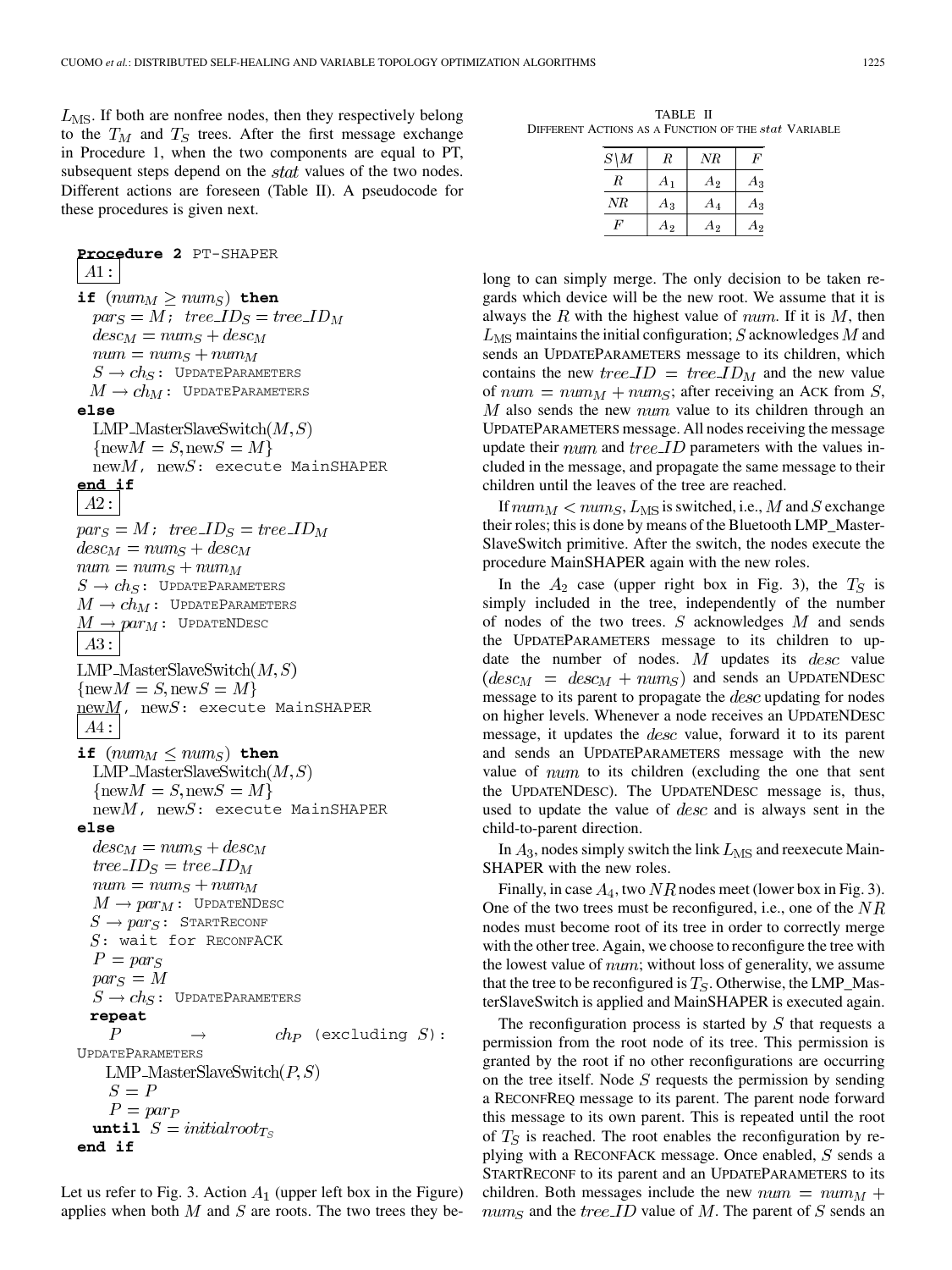

Fig. 3. Different actions performed by SHAPER on primitive topologies.

UPDATEPARAMETERS to all of its children, excluding  $S$ , and forward the STARTRECONF message to its parent. An LMP\_MasterSlaveSwitch is performed after that between  $S$  and its parent. These steps are then repeated from the parent of  $S(P)$  in the Figure) toward its own parent and the process continues until the initial root of  $T_S$  is reached. At this point, S is the new root of  $T_S$ , and  $T_S$  is included in  $T_M$ . This gives rise to a unique tree whose root is  $root_{T_M}$ . M updates its descendants and propagates an UPDATENDESC message toward the root of  $T_M$ .

In SHAPER, whenever a slave tries to connect to a master which already has seven children, i.e., seven slaves in its piconet, an adjunctive procedure is called (named ReconfSlaves), which relies on a property demonstrated in [\[17](#page-16-0)]. If a node has more than five neighbors, then at least two of them are neighbors themselves. Thus, the master temporarily parks the entering slave and forces the setup of a link between two of its children, then the parked slave is waken up and becomes an active child in the tree.

All the above rules guarantee that trees can always merge and a unique tree can be obtained even in a multihop scenario.

#### *D. SHAPER With Mixed Primitive and Meshed Topologies*

In this section, we generalize SHAPER to the following two cases: 1) when a PT and an MT have to be merged (e.g., when new nodes are activated in an area where an already optimized scatternet exists) and 2) when two MT scatternets meet.

As for the first case, thanks to the link setup procedure, a link is activated between a node with  $comp = PT$  and a node with  $comp = MT$ . If the master of the new link has also master  $role$ in the MT, the link is kept as it is. Otherwise, the link is switched and the procedure is reentered. In the following description, we assume that the master  $M$  is in the MT and the slave  $S$  is in the PT. In accordance to MainSHAPER, the two meeting nodes exchange their  $tree\_ID$ . It is to be noticed that, for the slave node,

this  $tree\_ID$  corresponds to the address of its physical tree. On the contrary, for  $M$ , this tree ID corresponds to the address of the logical tree associated to the MT. SHAPER connects the two scatternets with the newly formed link and includes the physical tree in the logical one. At the end of the procedure, a unique tree is available at the LT level while, at the physical level, the scatternet will present an hybrid topology with a meshed zone and a tree zone.

As for the inclusion of the PT tree in the  $LT_M$ , the same procedures of PT-SHAPER are applied on the basis of the status of the two meeting nodes as in Procedure 2. However, there are three main differences: 1) at the beginning of the procedure a message, UPDATETREEID, is broadcast to all nodes in the PT; this message substitutes UPDATEPARAMETERS and aims at changing the *tree. ID* of the PT with *tree. ID<sub>M</sub>*; 2) the switch between parent and child is only logical (there is no need for an LMP\_MasterSlaveSwitch); and 3) the number of nodes and descendants is not updated any more. This way, we are not able anymore to include the smallest logical tree in the biggest tree, which would minimize the number of switches, since nodes do not have this information. However, logical switches are less time-consuming than physical switches, while we avoid all the signaling traffic associated to updating the number of descendants.

As for the merging of the logical trees underlying two MTs, we try to keep the roles of the two meeting nodes in their respective MT. This means that, if  $M$  in the new link has also a  $role = M$  in the MT, while S has also a slave role in the MT, the link is kept as it is and the  $LT_S$  is included in the  $LT_M$ , regardless of the number of nodes of the two  $LTs$ . In the opposite case, the link is switched and the procedure is reexecuted with the new roles. Finally, in case the two nodes both have  $role = M$ or  $G$  in their MT the link is not switched, for it would bring no advantage.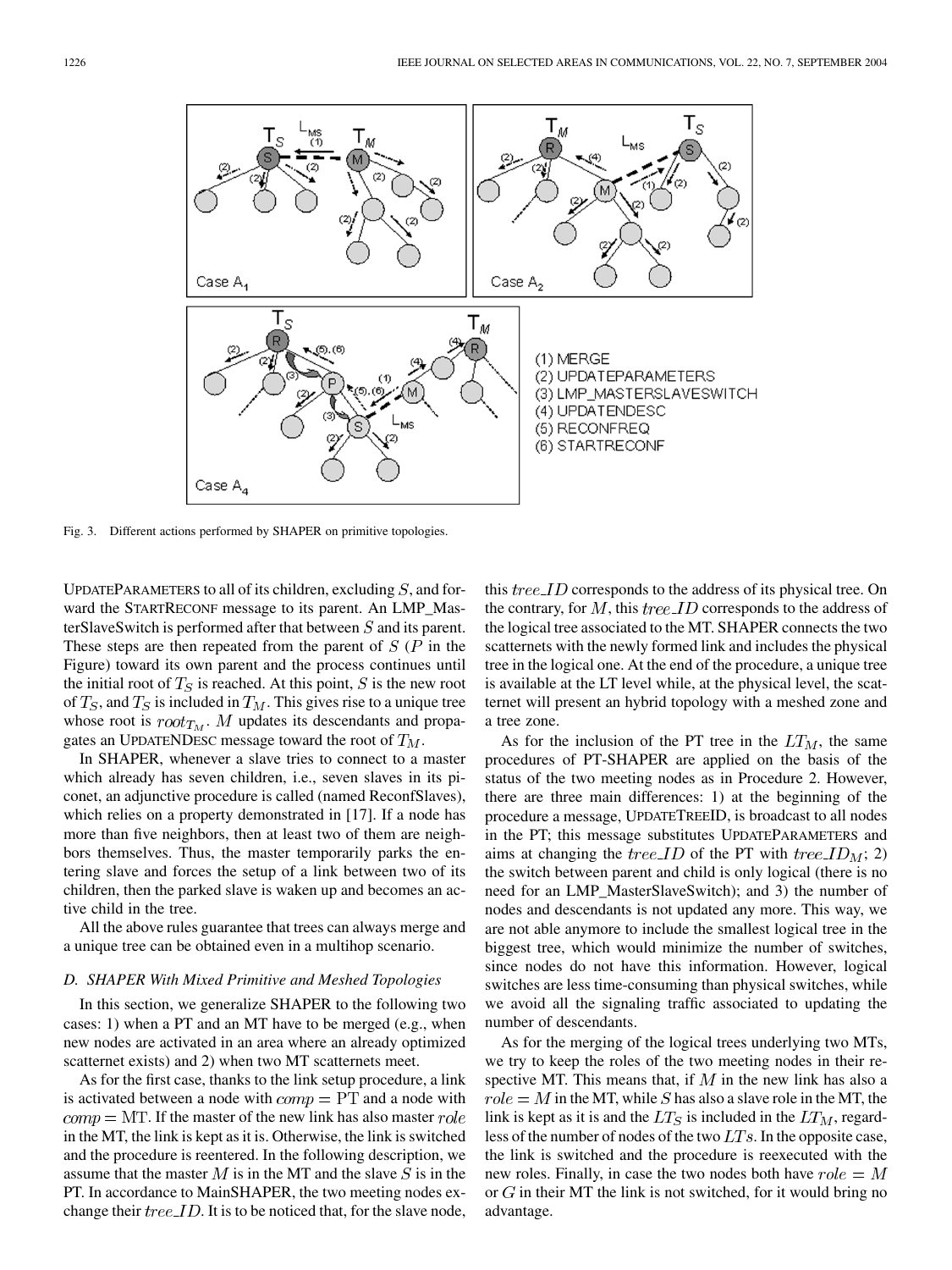In both the above cases (MT–PT and MT–MT), the link between the two scatternets is always setup with the aim of keeping the role of nodes in MT equal to the role in this new link. An exception occurs when the node that should become the master  $M$  already has seven slaves in its original piconet. In this case, the link is switched and the second node (initially ) becomes master, thus neglecting previous rules. If both  $(M$  and  $S)$  have seven slaves the ReconfSlaves procedure of Section V-C is called.

#### *E. Self-Healing Behavior*

SHAPER-OPT guarantees a self-healing behavior of the network by reconfiguring the scatternet topology when a node abandons the network or moves. This is accomplished in two steps.

- Step 1) The SELF-HEALING procedures update all the state variables characterizing the tree (either logical or physical.
- Step 2) SHAPER merges scatternets that could have disconnected by means of the mechanisms described in Sections V-C and V-D.

In case of PTs, when a node loses connectivity with its parent (e.g., when it does not receive any answer in a given timeout), it assumes that the parent has moved or switched off and becomes a  $R$  node. It subsequently sends an UPDATEPARAMETERS message to all its children. This contains its BD\_ADDR in the *tree. ID* field and the current value of *desc* in the *num* field. When a parent node loses its child, it must update the number of nodes in the tree. To this aim it requests the  $desc$  values from its active sons and compares it with its current value of  $desc$  to figure out how many nodes have disconnected. Once  $num$  has been updated it sends an UPDATEPARAMETERS to all its children and an UPDATENDESC to its parent. At the end of this process, we obtain two independent PT trees. Procedure 3 is periodically performed by a generic node in the PT (named  $X$ ). Lines 1–12 tackle the disconnection of children nodes, while lines 13–18 tackle the disconnection of a parent.

```
Procedure 3 PT-SELF-HEALING
1: for each ch_X^i do
2: if ch_X^i not connected then
3: X: delete ch_X^i4: end if
5: end for
6: for each ch_X^i do
7: X \to ch_X^i: query desc_{ch_X^i}8: end for
9: X: update num = num - (desc - \sum_{i \in ch_X} desc_{ch_X^i})10: X: update
11: X \to ch_X^i: UpdateParameters
12: X \rightarrow par_X: UPDATENDESC
13: if par_X not connected then
14: X: \text{stat}_X = R15: for each ch_X do
16: X \to ch_X^i: UPDATEPARAMETERS with
 tree\_ID = BD\_ADDR_X and num = desc_X17: end for
18: end if
```


Fig. 4. Self-healing behavior when the network gets disconnected.

The SELF-HEALING procedures for MT rely on a periodical check of the connectivity of the logical tree. Each node controls whether its logical parent and its logical children are physically reachable. In case a node discovers that its logical children are not reachable, it simply expunges it from the list  $Lch$ . In case a node loses it logical parent, the  $LT$  is reconfigured. It is to be noticed that a node can lose its parent in the following two situations:

- Case 1) the physical MT becomes disconnected, the parent is still active but no path toward the parent exists any more;
- Case 2) the parent abandons the network.

Case 1) is reported in Fig. 4. Solid lines represent physical links, while dashed lines represent logical relationships in the  $LT$ . Node  $A$  disconnects and, being a leaf in the logical tree, it is simply deleted by its parent B from the  $Lch_B$ . Due to the periodical check,  $C$  discovers that its logical parent  $D$  is not physically reachable. As a consequence,  $C$  becomes  $R$  and assigns its BD\_ADDR to its descendants. At this point, the two scatternets are completely separated (at a physical and logical level). SHAPER will reconnect these two scatternets if at least two nodes of them are in radio visibility.

In Case 2) a node [ $E$  in the Fig. 5(a)] abandons the network. Its child in the logical tree  $(A)$ , that, as describe before, periodically controls the presence of its  $Lpar$ , discovers the node disconnection and starts a reconfiguration on its tree. This reconfiguration terminates with  $A$  as root of a new logical tree (with  $tree\_ID = BD \_\mathit{ADDR}_A$ ). As for the parent of node E (C in the figure), it deletes the child from the  $Lch_C$  set. A difference with respect to the previous case is that  $A$  already has some physical links with other nodes  $(B)$  that are not its children. This means that separate logical trees exist in the same MT. Node  $A$  then verifies, for each neighbor connected to it via a physical link, if it has the same  $tree\_ID$ . If the  $tree\_IDs$  are different,  $A$  establishes a logical relationship with its neighbor  $[B$  in the Fig. 5(c)] as a child. For each logical descendant, A updates the *tree ID* with the *tree ID* of  $B$ .

Procedure 4 reports the self-healing behavior of a generic node (named  $X$  in the pseudocode) when it belongs to a MT. It is to be noticed that Procedure 4 is executed periodically; moreover, it is executed whenever a node loses its physical neighbor, since it is more likely that a node loses also its logical parent or child. For example, with reference to Fig. 4, lines 1–15 correspond to actions performed by node  $C$ , while node  $B$  executes lines 1–7.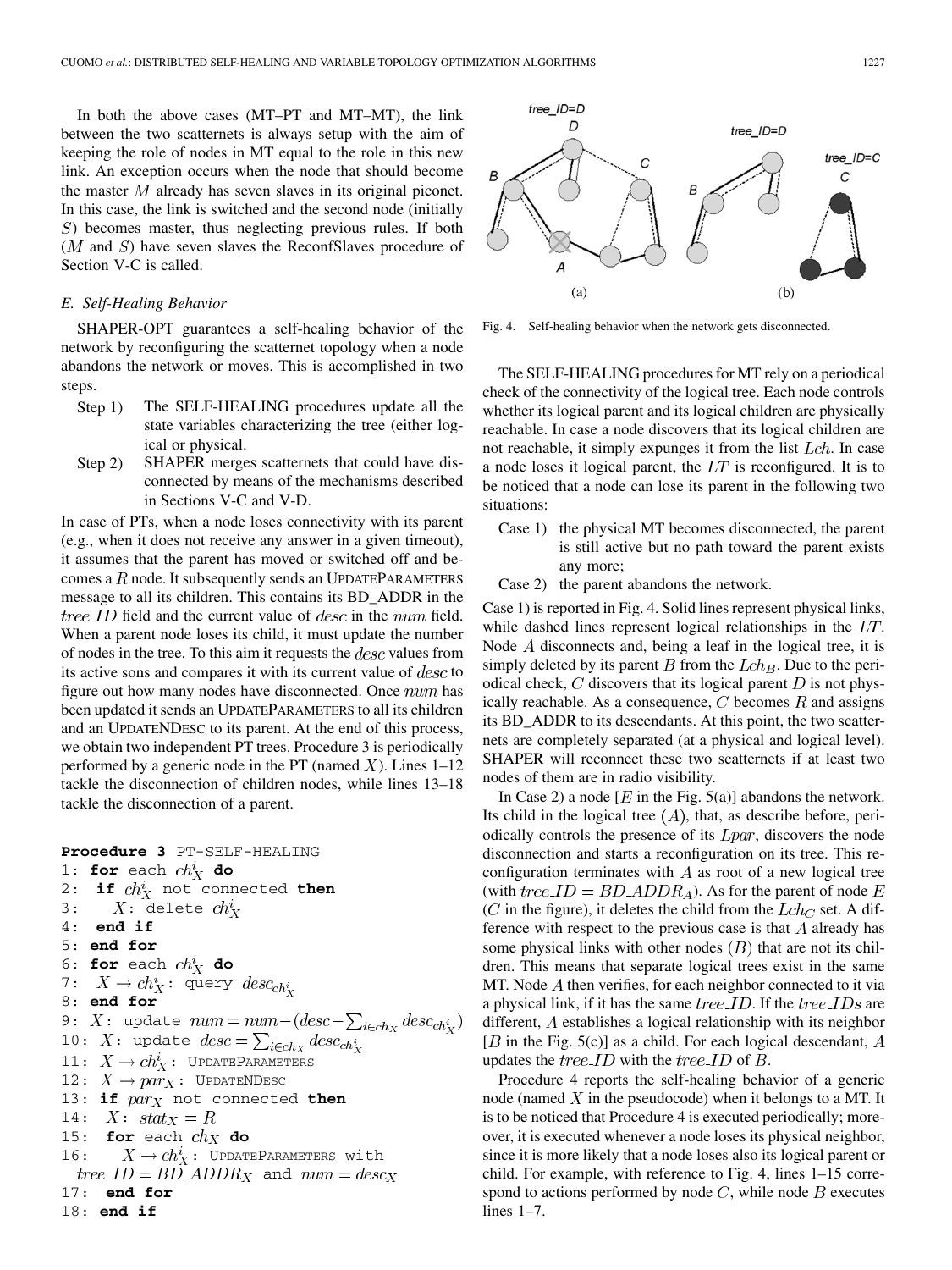

Fig. 5. Self-healing behavior when the network is still connected and two logical trees merge.

As for Fig. 4, when node  $E$  disconnects,  $C$  as parent of  $E$ executes lines  $1-7$  while A, as child executes lines  $8-25$ .

```
Procedure 4 MT-SELF-HEALING
1: for each Lch_X^i do
2: X \to Lch_X^i: Check
3: X: wait for Ack from Lch_X^i4: if TimeOut then
5: X: delete Lch_X^i6: end if
7: end for
8: X \to Lpar_X: CHECK
9: X: wait for Ack from Lpar_X10: if TimeOut then
11: X: delete Lpar_X12: X: Lstat = R
13: for each Lch_X^i do
14: X \to Lch_X^i: UPDATEPARAMETERS with
 tree\_ID = BD\_ADDR_X15: end for
16: for each neighbor Y of X do
17: if tree\_ID_X \neq tree\_ID_Y then
        Lpar_X = Y18:
19: for each Lch_X^i do
20: X \to Lch_X^i: UPDATEPARAMETERS with
 tree\_ID = BD\_ADDR_Y21: end for
22: exit
23: end if
24: end for
25: end if
```
## VI. TOPOLOGY OPTIMIZATION

In this section, we discuss the proposed topology optimization algorithm. We describe the DSOA and explain how the physical or logical tree structure can be exploited to provide topology optimization. First, we give a general formulation of some scatternet topology optimization problems, each defined by a cost function, which aims at optimizing different performance targets. Then, we discuss DSOA and its integration with SHAPER. In [[6\]](#page-15-0), the impact of different metrics on the topology was shown. Here, we generalize the formulation and discuss the implementation aspects related to our integrated approach to scatternet formation.

A multihop scenario, constituted by  $N$  nodes, can be modeled with an undirected graph  $G(V, A)$ , where V is the set of nodes and an edge  $a_{ij}$  belongs to A iff  $dist(v_i, v_j) \leq TR$ , i.e. if  $v_i$ and  $v_i$  are in each other's *transmission range*. The graph can be represented with the corresponding  $N \times N$  adjacency matrix  $\mathbf{A} = |a_{ij}|.$ 

A scatternet in the above scenario can be represented with another square matrix **B** whose element  $b_{ij}$  equals 1 if node j is a slave in master  $i$ 's piconet. Thus, in this second matrix, which is not symmetric, we associate row  $i$  with the master role for node i and column j with the slave role for node j. For example,  $b_{13} = 1$  means that node 1 is master of a piconet in which node 3 is a slave.

Scatternet topology optimization is related to the selected scheduling policies and routing schemes. Given a scatternet topology, the capacity of any link depends on the adopted intrapiconet and interpiconet scheduling policies [[2\]](#page-15-0). Thus, given a certain scheduling policy  $\mathfrak S$  it is possible to define a rule to assign an amount of capacity to every link of the scatternet

$$
\mathfrak{S}: \mathbf{B} \to \mathbf{C} \tag{7}
$$

where C is a square matrix, whose element  $c_{ij}$  represents the *normalized capacity* (with respect to the capacity of a Bluetooth piconet) of the link between master  $i$  and slave  $j$  according to the adopted scheduling rule  $\mathfrak{S}$ . In [[6\]](#page-15-0), a simple method to calculate the capacity of all links was defined, given a simple rule  $\mathfrak S$ and assuming bipartite scatternets. Furthermore, by assuming a model for interference between co-located piconets, given  $A$ , **B**, and **C** it is possible to calculate the matrix  $C<sup>I</sup>$ , whose element  $c_{ij}^l$  represents the capacity of the link  $(i, j)$ , taking into account interference effects. We can, thus, refer to

$$
c = \sum_{(i,j)} c_{ij}^I \tag{8}
$$

as the overall *normalized capacity* of the scatternet, where  $\sum_i c_{ij}^I + \sum_i c_{ij}^I < 1$  holds.

For what concerns routing, we can describe a path between any two nodes  $(n, m)$  with another matrix  $\mathbf{P}^{n,m}$ , whose element  $p_{ij}^{n,m}$  equals 1 if link  $(i, j)$  is part of the path, defined by the routing scheme, between node  $n$  and  $m$ . Thus, for each possible pair of nodes  $(n, m)$ , we have

$$
\mathfrak{R}: \mathbf{B} \to \mathbf{P}^{n,m}.\tag{9}
$$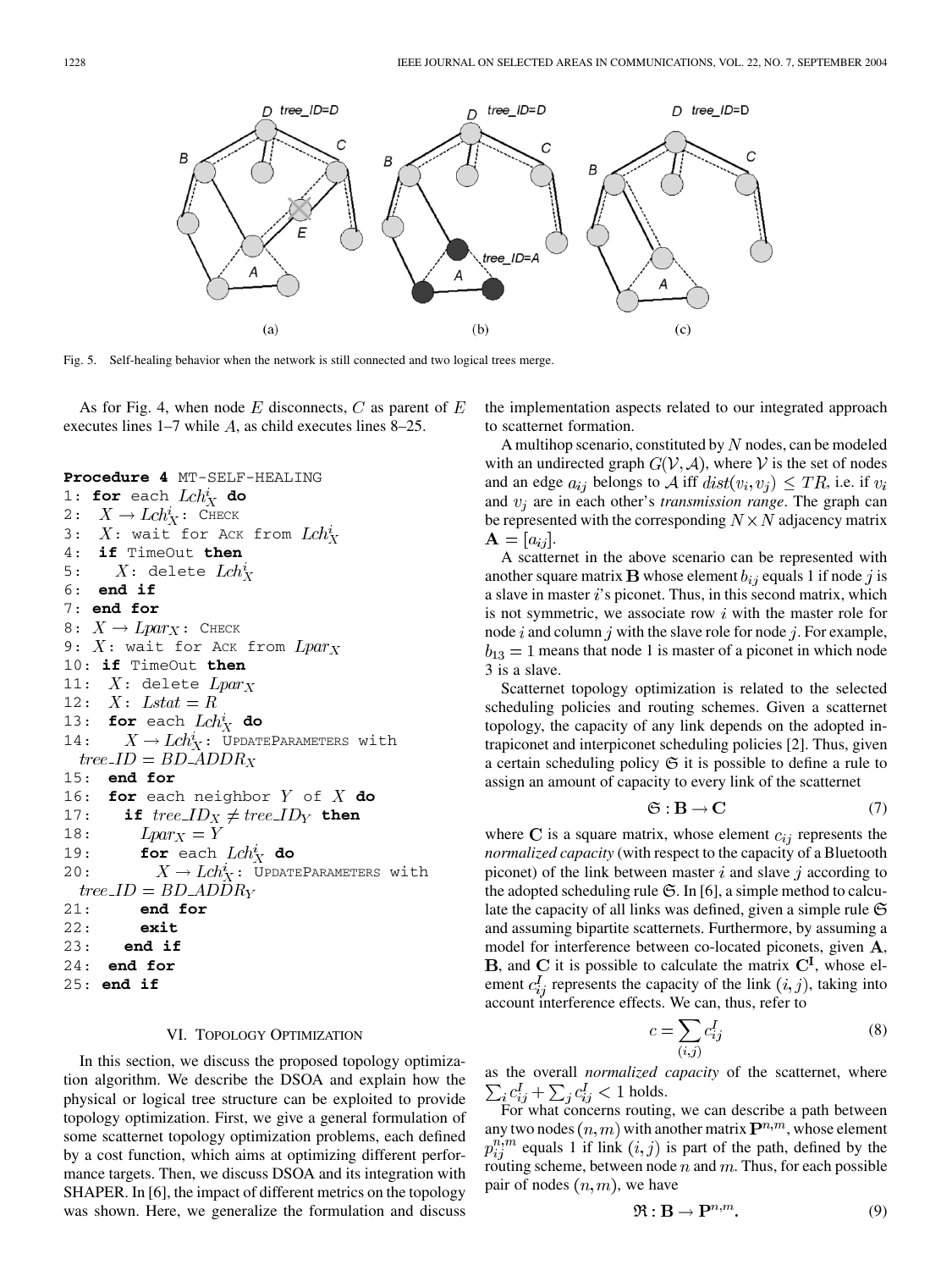This *routing rule*  $(\Re)$  defines the path between the two nodes and depends on the routing algorithm and on the link metrics applied. For example, in [[6\]](#page-15-0), a link metric which assigns the same cost to every link was applied, which results in the path with the lowest number of hops being selected between any two nodes.

We can now define

$$
h^{n,m} = \sum_{(i,j)} p_{ij}^{n,m} \tag{10}
$$

which represents the *number of hops* for the path between node n and node m, according to  $\mathfrak{R}$ , and

$$
\tilde{h} = \sum_{(n,m)} \frac{h^{n,m}}{N \cdot (N-1)}\tag{11}
$$

which represents the *average* path length of the scatternet **B**.

**Optimization problem 1 (O1)—Maximize Normalized Capacity**

 $Given: A, \mathfrak{S}$ 

$$
\mathbf{O1} : \max_{\mathbf{B}} \{c\} \tag{12}
$$

with the following constraints:

1) 
$$
b_{ij} \leq a_{ij}, i = 1, 2, ..., N; j = 1, 2, ..., N;
$$

2)  $\sum_{i=1}^{N} b_{ij} \leq 7$   $i = 1, 2, ..., N;$ 

3)  $\sum_{i=1}^{N} b_{ij} + \sum_{i=1}^{N} b_{ji} \ge 1, i = 1, 2, ..., N;$ 

4)  $\bf{B}$  does not have a block structure, row permutations notwithstanding.

These constraints impose that the matrix  $\bf{B}$  represents a connected scatternet compliant with the Bluetooth Specifications. These are the equivalent of the topological constraints in  $(2)$ – $(6)$ in Section III with the matrix representation. Constraint 1 imposes that links exist only between adjacent nodes. Constraint 2 imposes that no piconet has more than seven slaves; constraint 3 imposes that every node is at least connected with another node, while constraint 4 is a sufficient condition to guarantee full connectivity of the scatternet.

—**Minimize Average Path Length** *Given*:  $A$ ,  $\mathfrak{S}$ ,  $\mathfrak{R}$ 

$$
\mathbf{O2} : \min_{\mathbf{B}} \{ \tilde{h} \} \tag{13}
$$

subject to constraints 1), 2), 3) and 4).

—**Maximize Equivalent Normalized Capacity** *Given*: **A**,  $\mathfrak{S}, \mathfrak{R}$ 

$$
\mathbf{O3} : \max_{\mathbf{B}} \left\{ \frac{c}{\tilde{h}} \right\} \tag{14}
$$

with constraints 1), 2), 3) and 4). The cost function in  $(14)$ , which we refer to as *equivalent normalized capacity*, can be thought as the capacity the scatternet would have if all nodes were one hop distant from one another.

It is easy to see that each objective function defines a *metric* on the space of possible solutions, i.e., we can order the scatternets according to those metrics.

The above optimization problems were resolved by means of state space enumeration for small topologies in [\[6](#page-15-0)]; moreover, in [[6\]](#page-15-0) a distributed greedy heuristic, called DSOA, was introduced. DSOA assumes that the nodes in  $V$  are ordered in a set  $\mathbf{w} = [w_1, w_2, \dots, w_N]$ . At step k of DSOA, the node  $w_k$  receives the matrix  $\overline{B}^{k-1}$ , which describes the topology selected by the nodes  $w_1, w_2, \ldots, w_{k-1}$ . The node  $w_k$  must then select the role to assume in the scatternet (master, slave, or gateway) and which connections to establish with nodes  $w_1, w_2, \dots, w_{k-1}$ . The configuration is selected that results in the best local solution for the problem. The algorithm evaluates the different configurations by means of a function  $\mathcal{M}(\mathbf{B}^k)$ . This function is calculated on the all matrixes representing the possible topological alternatives at step  $k$ . In accordance to the selected optimization problem  $O$ , this metric should be maximized or minimized. Node  $w_k$  selects the topology that optimizes the target metric value  $\mathcal{M}(\mathbf{B}^{\mathbf{k}})$ ; after that, the new topology is signaled to node  $w_{k+1}$ , by means of the matrix  $B^k$  that describes the new topology. Nodes cannot modify decisions previously taken by other nodes.

The ordering of the nodes  $[w_1, w_2, \dots, w_N]$  must respect the property that at least one node in  $w_1 \dots w_{k-1}$  is in the transmission range of  $w_k$ , for every  $k \geq 2$ . Under this assumption, in [[6\]](#page-15-0), DSOA was shown to be correct and to create near-optimal scatternets.

For the convenience of the reader, DSOA is reported in the following pseudocode. For the sake of simplicity it is assumed that the nodes are divided in two disjoint sets, the set of the masters  $(\mathcal{V}_M)$  and the set of the slaves  $(\mathcal{V}_S)$ , thus leading to a bipartite graph representing the scatternet. In this case, the matrix is rectangular, the rows are associated with master nodes and the columns with slaves. The algorithm can easily be extended to the general case at the expense of complexity.

**Proceedure 5** DSOA  
\nInput: w, 
$$
G(V, \mathcal{A})
$$
,  $\mathcal{M}(B)$ , O  
\nOutput: Optimized Topology  $B^*$   
\nbegin  
\n**begin**  
\n $V_M = \emptyset$   
\n $V_M = V_M \cup w_1$   
\n $V_S = V_S \cup w_2$   
\n $B^2 = [1]$   
\n**for** k = 3: N **do**  
\n $case 1$ : consider  $w_k$  in  $V_M$   
\ndenive all Bluetooth-compliant matrices  
\n $B^k$  with  
\n $|V_M| + 1$  rows and  $|V_S|$  columns  
\ncalculated values of  $\mathcal{M}(B^k)$   
\n $case 2$ : consider  $w_k$  in  $V_S$   
\nderive all Bluetooth-compliant matrices  
\n $B^k$  with  
\n $|V_M|$  rows and  $|V_s| + 1$  columns  
\ncalculated values of  $\mathcal{M}(B^k)$   
\nselect the  $B^k$  with optimal  $\mathcal{M}(B^k)$  in ac-  
\ncordance  
\nto O  
\n**if** optimum in case 1 **then**  
\n $V_M = V_M \cup w_k$   
\n**else**  
\n $V_S = V_S \cup w_k$   
\n**end if**  
\n**end for**  
\n $B^* = B^N$   
\n**end**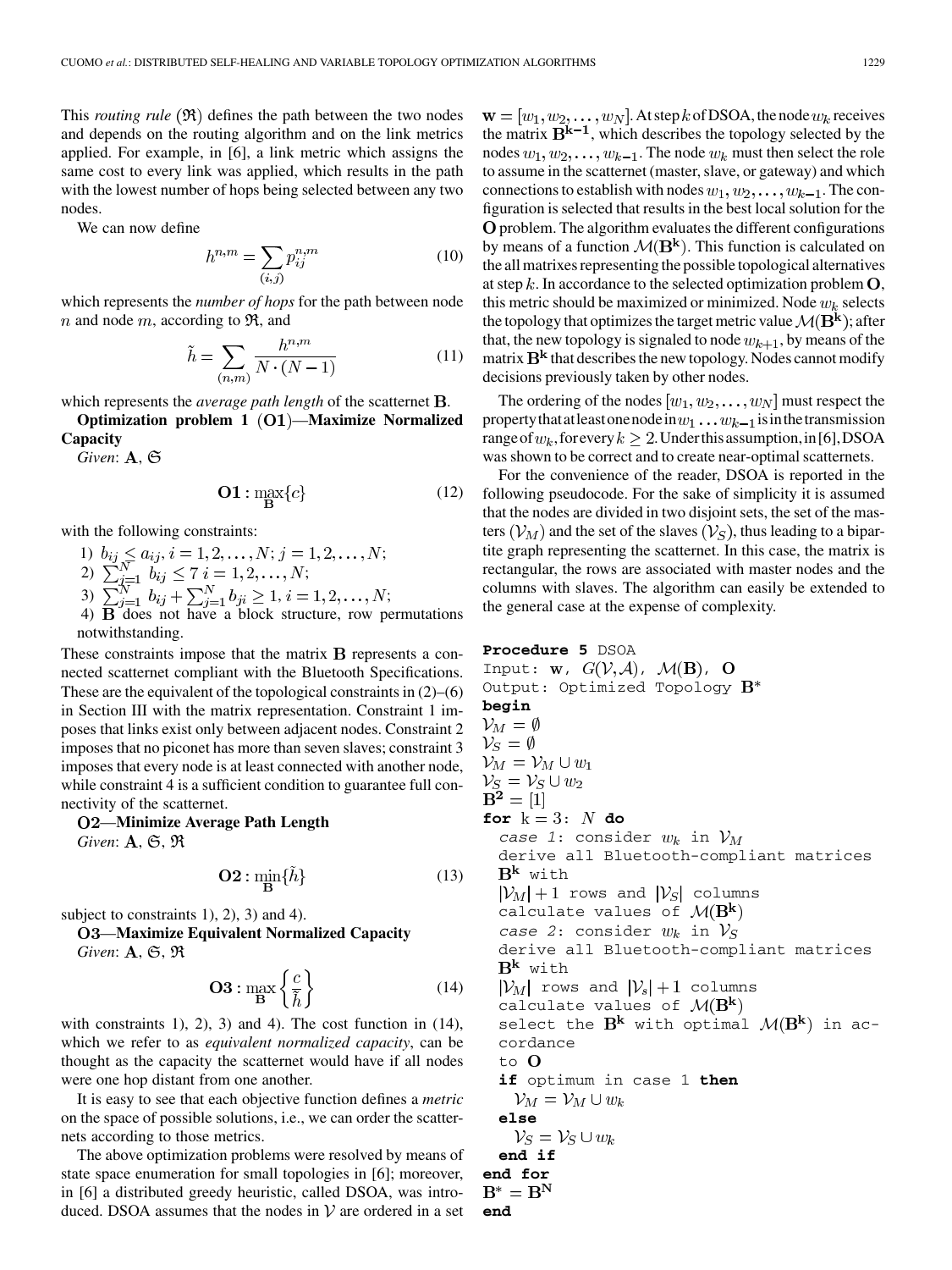## *A. Combining SHAPER and DSOA: SHAPER-OPT*

As previously described, nodes willing to form a connected ad hoc scatternet execute the SHAPER algorithm. After a few seconds (see Section VII), the nodes are connected in a treeshaped physical scatternet. In [[6](#page-15-0)], it was shown that the ordering of the nodes required by DSOA can be provided by a tree shaped scatternet. This is accomplished in the following way. All nodes are sequentially visited, starting from the root. The root also starts the optimization process by broadcasting an INIT message on the tree. This means that an optimization phase is starting, during which no other network formation tasks are performed. A generic node  $w_k$  receives the matrix  $\mathbf{B^{k-1}}$  from its parent; the matrix describes the topology selected by the nodes  $w_1, \ldots, w_{k-1}$ . Then,  $w_k$  takes its decision and sends the new matrix  $\mathbf{B}^{\mathbf{k}}$  to a child (node  $w_{k+1}$ ). When  $w_k$  receives the matrix back from  $w_{k+1}$ , the matrix contains the decisions taken by  $w_{k+1}$  and all its descendants in the tree. Node  $w_k$  sends the new matrix to another child. After  $w_k$  receives the matrix from its last child, it sends it back to its parent. When the root node receives the final  $\mathbf{B}^{N}$ , this matrix describes the topology that has been selected by all the nodes. The decision phase is finished and the setup of the new topology can start. The matrix is then broadcasted and all nodes start establishing the connections that constitute the selected network topology. Each master connects its slaves with the Bluetooth *page* procedure, following the order defined by the matrix, while each slave listens for incoming connections from the master with the Bluetooth *page scan* procedures. Slaves with multiple masters follow the order defined by the matrix. Physical links produced by SHAPER, when different from DSOA links, are torn down after the new links are established, while the parent-child relationships of the physical tree become logical ones.

#### *B. Periodical Reoptimization of the Network*

Once the first optimized topology has been obtained, a timer  $T_{DSOA}$  is started by the root node. This timer regulates the periodical reoptimization of the network that is applied to assure that new nodes (or networks) that have merged with the original one are reconfigured in accordance with DSOA. When the timer expires, the root node broadcasts an INIT message on the tree, thus starting a new optimization process.

To conclude, we observe that the advantages of using and maintaining the tree structure are:

- 1) allowing periodical execution of DSOA, by sequencing the nodes in the network;
- 2) assuring that the network can self-reconfigure during its lifetime in dynamic conditions.

## VII. PERFORMANCE RESULTS

In this section, we report extensive simulation results of our scatternet formation and optimization procedures. The SHAPER-OPT procedures have been implemented on Blueware, an ns-2 simulator which simulates most aspects of the Bluetooth protocol stack [\[25](#page-16-0)].

The WirelessPhy module of Blueware simulates the radio aspects of Bluetooth. The FhChannel module simulates the frequency hopping shared medium. The baseband module

of the simulator implements the pseudorandom frequency hopping technique and the *inquiry*, *inquiry scan*, *page*, *page scan*, and LMP\_MasterSlaveSwitch procedures as specified in the Bluetooth Baseband Specifications. Furthermore, the LMP module implements the link manager protocol and link control operations such as automatic repeat request (ARQ) as defined in the specifications. The TaskScheduler module allows to implement different schemes to handle intra/interpiconet communication and topology formation schemes, by relying on the primitives offered by the lower layers. At the TaskScheduler level, we implemented all the procedures which constitute SHAPER-OPT as described in Sections V and VI. Several primitives and messages are exchanged among the various modules to perform the desired procedures.

We measured the behavior of the proposed procedures in both single-hop and multihop scenarios. In the first case, the nodes were randomly distributed in a square area of side 7 m. This way, with a  $TR = 10$  m it is assured that all devices are in radio visibility. In this case, we also compared our results with those in [[15\]](#page-15-0).

In the multihop case, nodes were scattered so as to obtain a mean visibility per node around 30% of the total number of generated nodes.

Since Blueware does not implement an interference model, results on the formation time must be considered as lower bounds when the density of nodes is high. We adopted the interpiconet scheduling mechanism proposed in [\[25](#page-16-0)].

As for the parameters of the procedures in Fig. 2, we set:  $T_{\text{inq}}$  = 10.24 s,  $T_{\text{image}}$  = 1.28 s,  $T_{\text{pg}}$  = 1.28 s,  $T_{\text{pgsc}} \approx 1$  s, while  $T_{\text{form}}$  is randomly extracted between 10.24 s and 1.28 s. The two parameters related to  $T_{\text{comm}}$ are  $T_{\text{comm}}$  = 2.125 s and  $T_{\text{comm}}$  = 5.95 s, and have been selected so that each node spends a higher percentage of time performing network formation tasks rather than communication tasks. The time spent in the *communication* state can be adaptively increased after the initial topology formation phase. It can also be adjusted in order to adapt to the mobility and other dynamics of the network.

All figures reported in this section show the average value of the experiments performed with 95% confidence intervals.

# *A. Performance Comparison With Other Scatternet Formation Algorithms*

As a first performance evaluation, we compared PT-SHAPER with the single-hop TSF algorithm implemented in Blueware, in the same scenarios. Both protocols give rise to a tree structure. First, we evaluated the mean formation time (MFT); that is the mean value of the time needed to obtain a unique connected tree. Fig. 6 shows the MFT as a function of the number of nodes  $(N)$ . When TSF is adopted, the MFT increases with ; this depends on the fact that only *coordinator* nodes can discover different trees and only *root* nodes can merge them. As increases, the time needed for a coordinator to find neighboring nodes increases too.

On the contrary, one of the assets of PT-SHAPER is that it connects trees via both  $R$  and  $NR$  nodes (as shown in the example of Fig. 3). As the node density increases, the probability that two different nodes meet increases too. This gives rise to a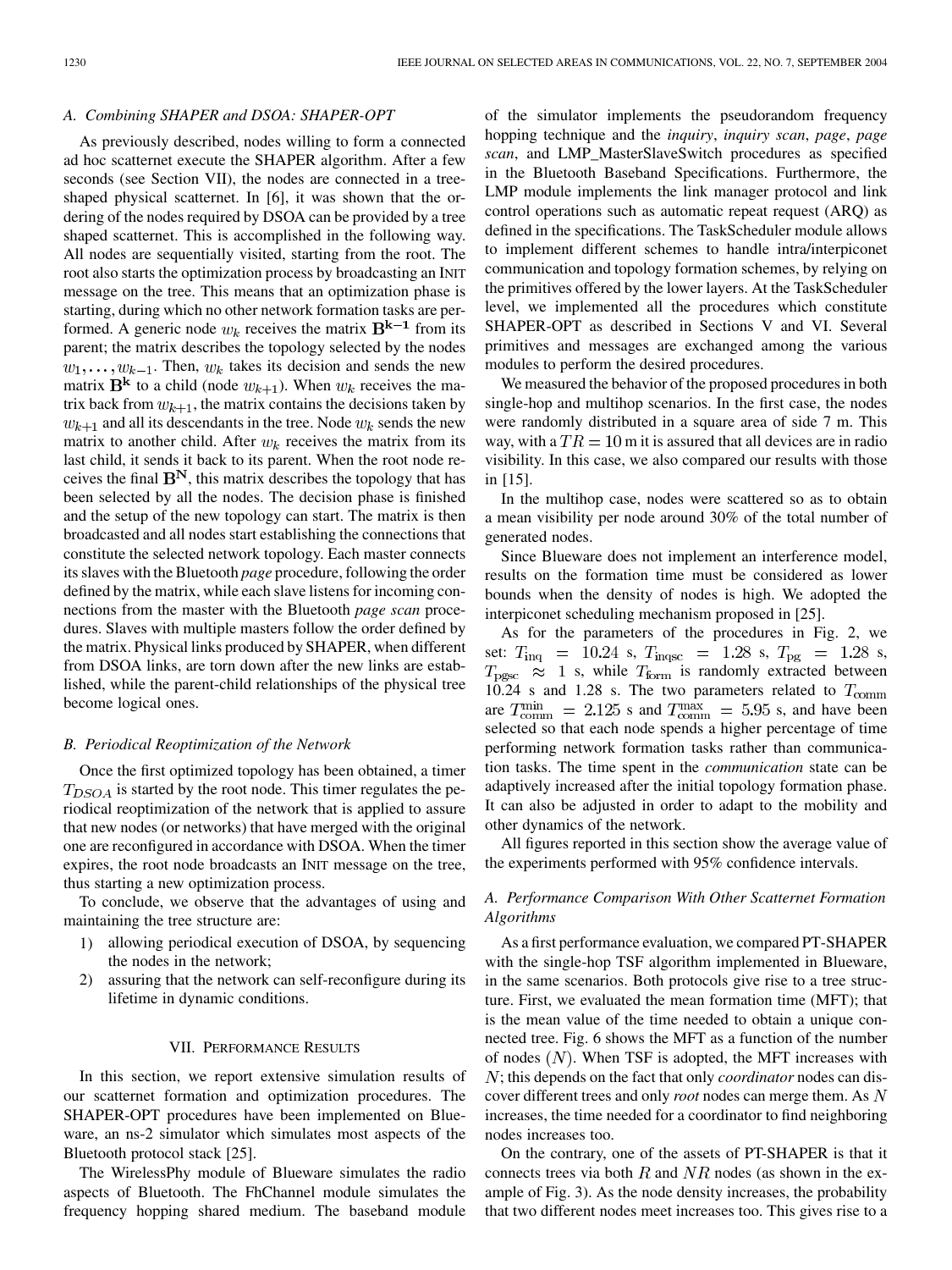

Fig. 6. Formation time: Performance comparison between TSF and SHAPER.



Fig. 7. Formation time, multihop scenarios.

*MFT* that remains around 6.5 s for  $N \ge 20$ . The *MFT* is slightly higher  $(< 10 s$ ) for low density networks.

The scatternets formed when  $N$  ranges between 10 and 120 have an average number of piconets ranging from 5 to 75 for PT-SHAPER and from 5 to 65 for TSF. Also, the average number of roles assigned to a device is comparable: for  $N > 40$ , each node assumes 1.5 roles with TSF and 1.6 roles with PT-SHAPER. The scatternets generated are similar in terms of number of piconets, number of slaves in a piconet, and number of leaves.

Since SHAPER operates also in multihop scenarios, the *MFT* has been evaluated as a function of the number of nodes for different sizes of the geographical area where the nodes are scattered (Fig. 7). As in the single-hop scenario, the MFT initially decreases as  $N$  increases and then remains flat. As expected, the MFT also increases with the size of the area. This result is also reported in Fig. 8, where the trend of the MFT as a function of the size of the geographical area is shown. We can conclude that, though the MFT depends on the node density in a given



Fig. 8. Formation time as a function of the geographical area, multihop scenarios.

TABLE III NUMBER OF STARTRECONF MESSAGES EXCHANGED

| NUMBER OF NODES | 40 | 80 | 100 | 120 |
|-----------------|----|----|-----|-----|
| SINGLE-HOP CASE | 16 |    | 107 |     |
| MULTI-HOP CASE  | 13 | 67 |     | 198 |

area, after a certain density threshold has been reached the formation time is not affected anymore.

In Table III, the number of STARTRECONF messages exchanged in the network for different values of  $N$  is reported, both for single-hop and multihop scenarios. Although the reconfiguration procedures are time-consuming, they are necessary to merge different trees regardless of the status of the nodes (i.e., to merge trees also via  $NRs$ ), as explained in Section V-C. This is the mechanism that makes SHAPER work also in multihop scenarios.

It is to be pointed out that, due to the time consuming *inquiry/inquiry scan* procedures in Bluetooth, the duration of the scatternet formation is a crucial performance metric. However, most of the solutions, thus far, proposed in the literature do not explicitly calculate the time needed to complete the algorithm. Only in [[9\]](#page-15-0), the formation time of three multihop scatternet formation algorithms is compared, namely, *Bluetree*, *Bluestar*, and *Yao*. The main problem with the three protocols above is that all of them rely on synchronized operations, i.e., on a discovery phase that must be executed by all nodes starting at the same time. This is not realistic in a distributed setting and is time consuming, since during the discovery phase no user data communications are possible among nodes. The authors of [\[9](#page-15-0)] show that a device discovery phase of at least 6 s is needed for the devices to acquire enough neighborhood information to guarantee a connected topology with probability close to 1, when the devices are scattered in an area of 900  $m<sup>2</sup>$ . According to our results in multihop settings, the time needed is probably higher when the size of the area increases. Moreover, additional time is needed for the distributed protocols to complete their operations and establish the scatternet links after the device discovery phase. The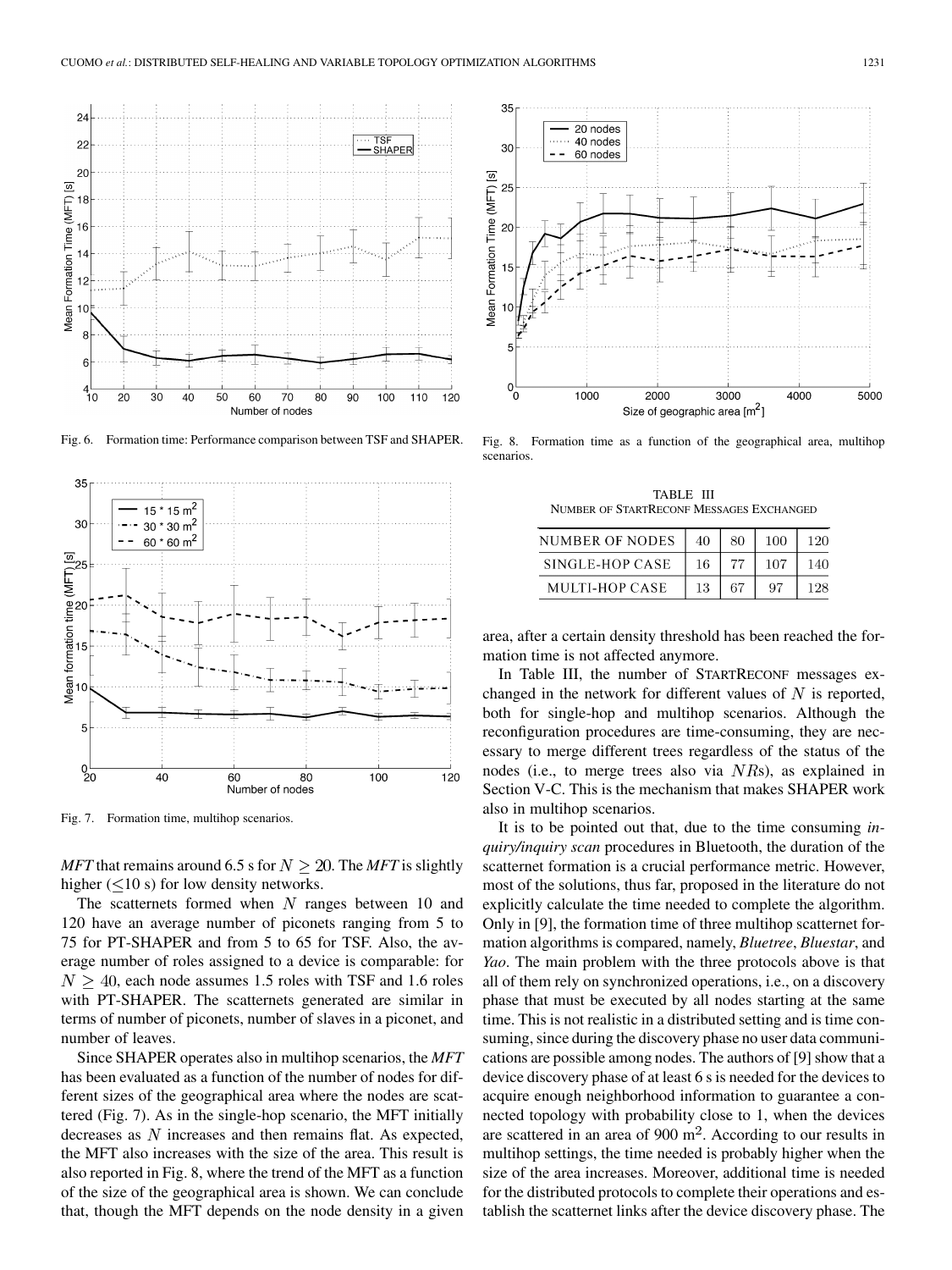MT: 10% of nodes

MT: 20% of nodes

PT: 10% of nodes

PT: 20% of nodes

20

18

 $\frac{16}{\omega}$ <sup>16</sup>

 $\frac{1}{2}$ 14

 $12$ 

 $1<sup>c</sup>$ 8

 $\overline{c}$ 

 $^{0-}_{10}$ 

20

Incremental reconnection

Fig. 9. Incremental formation time.

fastest of the protocols evaluated in [[9\]](#page-15-0) has additional formation time in the order of 1 s, but it does not guarantee that every piconet has seven slaves maximum [i.e., constraint in (2)]. The additional delays for the *Yao* and *Bluetree* protocols are in the order of 3–6 and 8–11 s, respectively.

#### *B. Dynamic Behavior on Primitive Topologies*

To measure the dynamic behavior of SHAPER, we considered the time needed to obtain a unique connected scatternet after an "en mass" arrival of a second group of nodes. All nodes are in radio visibility of each other in an area of  $7 \times 7$  m<sup>2</sup>. With reference to Fig. 9, a certain percentage of the nodes on the  $x$ axis arrives after a scatternet with the other nodes has formed. We considered different percentages for the second group of nodes (25%, 50%, 75%). The time needed to accommodate the incoming nodes in the network, namely the *incremental formation time*, is reported. Counterintuitively, this is shown to be inversely proportional to the percentage of nodes arriving with the second burst and is less than 8.5 s for  $N \ge 20$ . This happens because when the density of nodes performing network formation tasks is higher, it is more likely that two nodes meet and establish a link and connect to the already formed scatternet quickly. The incremental formation time can be thought as the time needed for the last node to be included in the existing network.

## *C. Self-Healing Behavior of SHAPER-OPT*

To evaluate the self-healing procedures of SHAPER-OPT, we measured the time needed to reconfigure the scatternet topology after an "en mass" arrival in case of both PT and MT and the behavior when nodes switch off. All nodes are in reciprocal visibility in an area of  $7 \times 7$  m<sup>2</sup>. We suppose that a node performs a communication task for a period of  $T_{\text{comm}}$ , uniformly distributed between 2.25 and 6.3 s. With reference to Fig. 10, we assume that a certain quota of the nodes arrive at time  $t_0$ , while the remainder arrives after the initial scatternet (PT or MT) has been formed. We considered 10% and 20% of the initial group of nodes. The figure reports the reconfiguration time due to this second burst of arrivals. Also in this case, the time to reconfigure

Fig. 10. Reconfiguration time in primitive and meshed topologies.

40

50

Number of nodes

60

70

80

30



Fig. 11. Time needed for the self-healing procedures in meshed topologies.

both topologies is shown to be reasonably limited, though being in general higher for meshed topologies.

In Fig. 11, we consider the opposite situation: given an MT scatternet, a certain quota of nodes switches off. We considered 30% and 50% of the initial amount of nodes. The remaining nodes execute the MT-SELF-HEALING procedure described in Section V-E. The figure shows the delays for updating the  $tree\_ID$  of the  $LTs$ , as a function of the number of nodes that are switched off. The procedure to update the  $tree\_IDs$  can be accelerated by using the updated version of the  $B$  matrix that contains the current scatternet topology.

#### *D. Delay of the Optimization Procedures*

Fig. 12 plots the time needed to execute different distributed procedures of SHAPER-OPT, as a function of the number of nodes, and starting from disconnected and neighborhood unaware nodes. All nodes are randomly distributed in an area of  $15 \times 15$  m<sup>2</sup>. The SHAPER curve shows the *MFT* needed to setup a connected tree-shaped scatternet. The other three curves report the time needed to broadcast the INIT message and the final

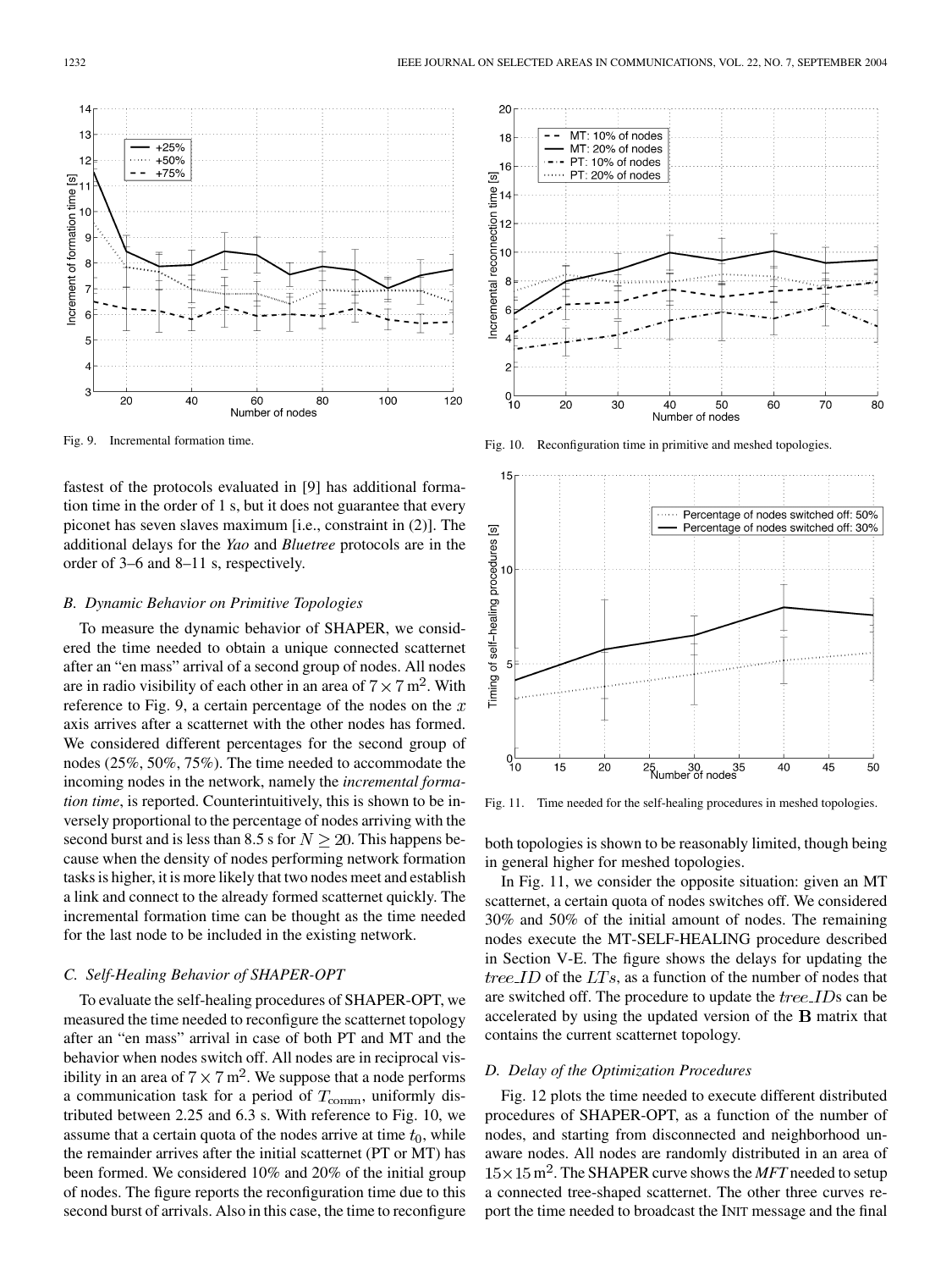

Fig. 12. Time needed by the SHAPER-OPT procedures.

 $B<sup>N</sup>$  matrix, respectively. DSOA needs an amount of time that is directly proportional to the number of involved nodes and represents, in the overall SHAPER-OPT, the most time consuming procedure. It is however to be noticed that once SHAPER ends (after a few seconds), the network is fully connected and, as a consequence, DSOA optimization can be executed in parallel with user data communications. The time needed by DSOA can be reduced by assigning a higher priority to the packets that carry DSOA information in the scheduling mechanism and by defining ad hoc interpiconet scheduling mechanisms.

# *E. Topological Properties of Primitive and Meshed Topologies*

A second set of simulations refers to the topological properties of PT and MT, respectively. It is to be noticed that these properties have a key role for the support of QoS. We consider a multihop scenario. The optimization metric used in DSOA is *equivalent normalized capacity* (as in problem  $O3$ ), which aims at jointly maximizing the overall scatternet capacity and minimizing the number of hops between a generic source-destination pair (see also [[6\]](#page-15-0)). In Fig. 13, the mean number of piconets per scatternet is reported, as a function of the number of nodes. As the number of nodes increases, the mean number of piconets increases, thus enhancing the overall capacity of the scatternet. However, in the MT, the number of piconets per scatternet is reduced with respect to the PT. This happens because the optimization metric tends to tradeoff between increased capacity and increased interpiconet interference due to a higher number of piconets [[6\]](#page-15-0).

The number of piconets in our MT is almost exactly the same as that obtained by the *Bluetree* and *Yao* algorithms in [\[9](#page-15-0)]. *Bluestar* leads to a significantly lower number of piconets but, as stated above, piconets are not constrained to contain at most 7 slaves.

Other topology characteristics are reported in Fig. 14, where the number of links and the number of roles per node are compared for PT and MT. The mean number of links, which measures how meshed the scatternet is, changes from a value of 1.6



Fig. 13. Mean number of piconets for primitive and meshed topologies.



Fig. 14. Number of links and number of roles per node for primitive and meshed topologies.

for the PT to values ranging from 2.4 to 4.6 for the MT. If, for example, a scatternet has an average number of links equal to 3, this means that in average every master has three slaves and every slave belongs to three piconets. A more meshed topology leads to scatternets with shortest paths among nodes. Moreover, intuitively, when the topology is more meshed multiple paths are available among different piconets, which improves the resiliency and the reliability of the network.

The average number of roles per node is also an important measure of performance. Low values indicate that nodes spend their time in a few piconets (thus reducing the interpiconet scheduling delay). However, a more meshed topology (which is a desirable property) is usually associated to higher values of the average number of roles per node.

In Table IV, a summary of the comparison of the leading scatternet formation protocols is reported for the convenience of the reader, when 50 nodes participate in the scatternet formation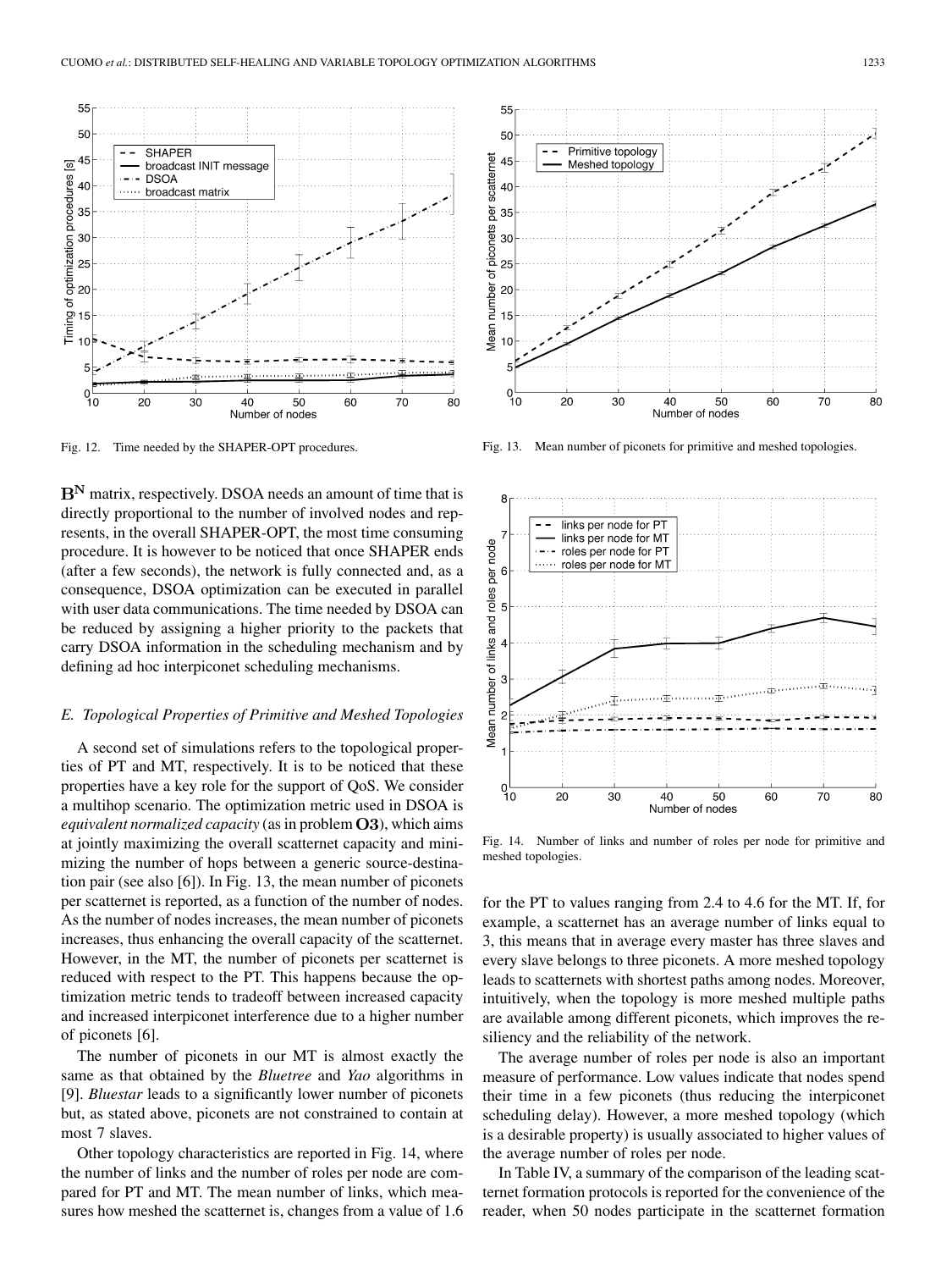TABLE IV COMPARISON OF DIFFERENT SCATTERNET FORMATION PROTOCOLS

|                 | <b>AVERAGE NUMBER OF</b> | <b>AVERAGE NUMBER OF</b>  | <b>MEAN FORMATION</b> | <b>SELF-HEALING TIME</b> |
|-----------------|--------------------------|---------------------------|-----------------------|--------------------------|
|                 | <b>PICONETS</b>          | <b>SLAVES PER PICONET</b> | TIME [s]              | (20 % OF NODES) [s]      |
| PT-SHAPER       | 32                       |                           | 6                     |                          |
| <b>TSF</b> [15] | 30                       | 1.8                       | 13                    | N/A                      |
| ODBT $[16]$     | 17                       | 3.4                       | 5                     | N/A                      |
| BLUETREE [17]   | 25                       | 9.                        | 14.5                  | N/A                      |
| SHAPER-OPT      | 22                       |                           | $6 + (26)$            | 10                       |
| BLUESTAR [18]   | 15                       | 4.3                       | 7.5                   | Not Supported            |



Fig. 15. Illustrative example. (a) Primitive topology. (b) Meshed optimized topology. (c) Matrix describing the optimized topology. (d) Matrices used to calculate the average normalized capacity.

process. The first four protocols give rise to a tree topology; last two create meshed topologies.

## *F. An Illustrative Example of Scatternet Optimization*

Fig. 15 reports an optimization example of the scatternet topology. Fifteen nodes are scattered in an area of  $25 \times 25$  m<sup>2</sup>. The primitive topology is shown in Fig. 15(a) and the meshed topology, optimized with the equivalent normalized capacity metric, is shown in Fig. 15(b). The matrix that describes the locally optimal topology is shown in Fig. 15(c). All nodes are numbered according to the order they execute DSOA. By observing the matrix, it is easy to understand how the optimized topology is obtained by means of subsequent choices made by the nodes. Every node  $k$  decides its role and its connections only on the basis of what the previous  $1, \ldots, k-1$  nodes have decided. The tree structure is used to convey information on decisions taken by the nodes. Node 1 is by default the master of node 2. Node 2 sends the matrix  $B<sup>2</sup>$  to node 3. Node 3 also chooses to be a master for node 2 since it has no other choice (it is not a neighbor of node 1). Node 4 receives the matrix after node 3 sends it back to node 2 (see the tree structure) and selects to be a master for both nodes 2 and 3. The matrix is sent back to node 2 and then to node 1, that forward it to node 5. Node 5 simply selects to be a slave of node 1. Note that node 5 will also be selected as a slave by nodes 6 and 11. This way, the matrix reaches nodes 6, 7, etc., which take their decisions, until it reaches node 15. After node 15 has selected its role (slave) and the connections to establish (nodes 6 and 9), the new topology is defined. The final  $B^{15}$  is sent back to node 1 that broadcasts it to all the nodes in the tree. The links in the new topology are then established. The average capacity in (8) was calculated as described in [[6\]](#page-15-0). As a scheduling rule [(9)], it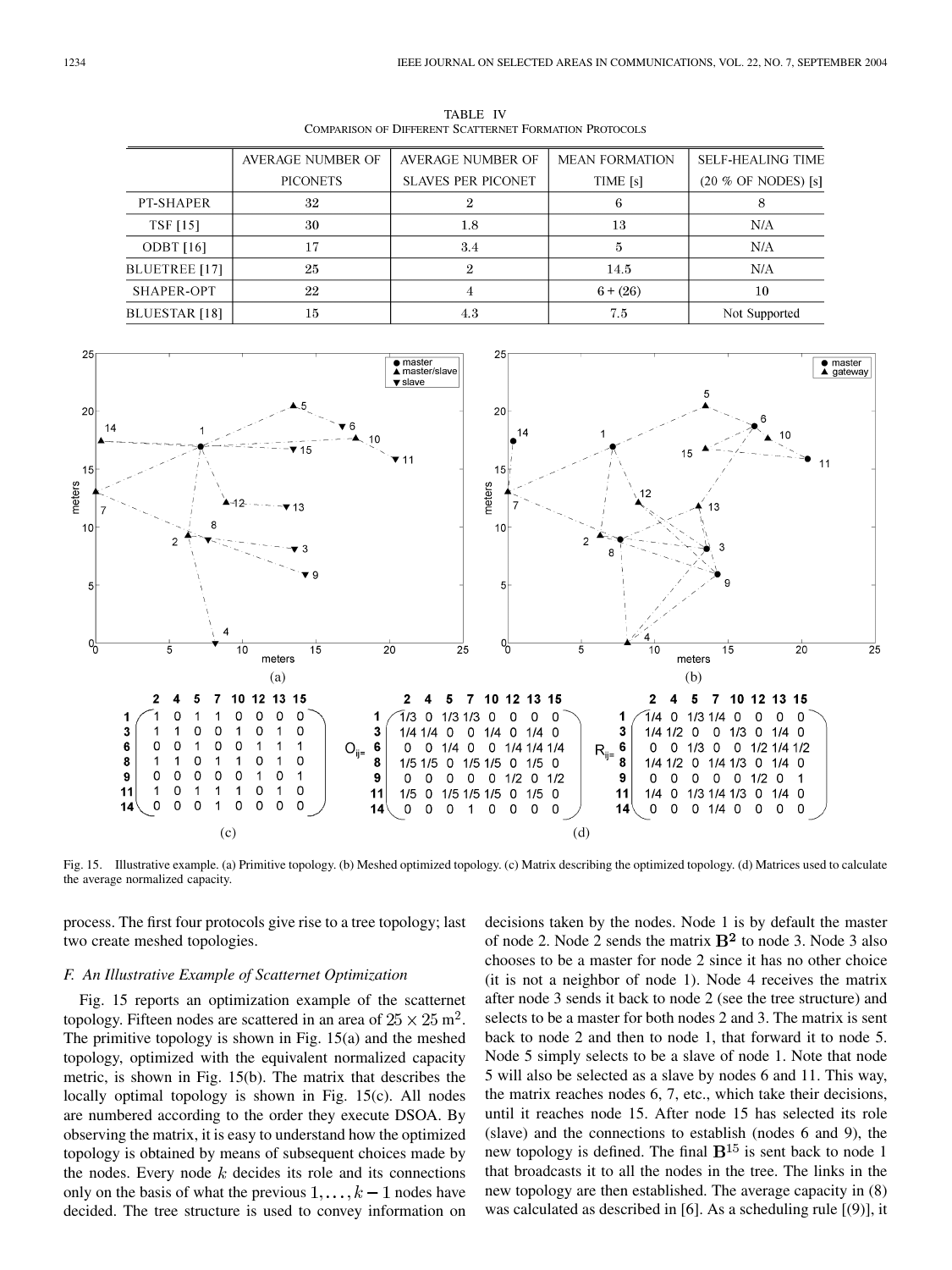<span id="page-15-0"></span>

Fig. 16. Scatternet evolution with SHAPER-OPT.

is assumed that every master can offer the same capacity to any of its slaves (fair scheduling). Thus, the matrix  $O_{ij}$  in Fig. 15(d) is calculated, whose generic element  $o_{ij}$  represents the capacity the master  $i$  can offer to the slave  $j$ . Similarly, it is assumed that every slave spends the same amount of time in any of the piconets it belongs to. The matrix  $R_{ij}$  can be calculated whose element  $r_{ij}$  represents the capacity the slave j requires from the master i. The capacity of the link  $c_{ij}$  is then calculated as the minimum between  $r_{ij}$  and  $o_{ij}$ . With this model, the average capacity in (8) is 5.8833. For what concerns the routing rule in (9), a shortest path algorithm was applied in this example. This way, for this scatternet the average path length  $[(11)]$  is 2.1220. The final equivalent normalized capacity [(14)] of the scatternet is 2.7725.

#### VIII. CONCLUSION

Bluetooth has the potential to become a viable and competitive wireless technology for PANs. For this reason there is a need for suitable and efficient solutions for scatternet formation. This article proposed a scatternet formation paradigm that combines a quick tree scatternet setup with a distributed scatternet optimization algorithm, which gives rise to meshed topologies. A logical tree-structure is maintained to perform dynamical reconfiguration of the network. The procedures that constitute the building blocks of our proposed approach (SHAPER-OPT) are briefly summarized in the following. Fig. 16 reports an example of evolution of the scatternet topology. At time  $t_1$  the nodes are all disconnected. Thanks to the *inquiry/inquiry scan* and *page/page scan* procedures links are setup and SHAPER connects them in a tree  $(t_2)$ . DSOA is then executed on this PT giving rise to a LT=PT and to an optimized MT  $(t_3)$ . New devices are included in the original scatternet after subsequent link setups by means of MT-SHAPER. At time  $t_5$ , DSOA is executed again in order to reoptimize the scatternet topology.

A qualitative example of the evolution when nodes disconnect is given in the bottom part of Fig. 16. At time  $t_6$  some nodes disappear (e.g., due to mobility or deactivation). The scatternet gets disconnected  $(t_7)$  and the SELF-HEALING procedures are called. The logical trees are appropriately reconfigured  $(t<sub>8</sub>)$ , so that SHAPER can merge again the two scatternets  $(t<sub>9</sub>)$ and DSOA  $(t_{10})$  can reoptimize the new topology.

We implemented all these procedures in the Blueware platform and we performed an extensive simulation analysis. Results show how the network can be setup and dynamically reconfigured with limited delay. The optimization delay was compared with the time required to form a tree-shaped connected scatternet. A comparison of the topological properties of treeshaped and meshed topologies was also provided.

#### ACKNOWLEDGMENT

The authors are thankful to the Editors of this JSAC Special Issue and to the anonymous referees for their helpful insights, which improved the quality of the paper. The authors would also like to thank G. Di Bacco for his support in deriving the simulation results.

#### **REFERENCES**

- [1] J. Haartsen, "The Bluetooth radio system," *IEEE Pers. Commun.*, vol. 7, pp. 28–36, Feb. 2000.
- [2] P. Johansson, R. Kapoor, M. Gerla, and M. Kazantzidis, "Bluetooth an enabler of personal area networking," *IEEE Network*, pp. 28–37, Sept./Oct. 2001.
- [3] G. Anastasi, E. Borgia, M. Conti, and E. Gregori, "IEEE 802.11 ad hoc networks: Performance measurements," in *Proc. 23rd IEEE Int. Conf. Distributed Computing Systems Workshops (ICDCSW'03)*, May 2003, pp. 758–763.
- [4] S. Xu and T. Saadawi, "Does the IEEE 802.11 MAC protocol work well in multihop wireless ad hoc networks?," *IEEE Commun. Mag.*, vol. 39, pp. 130–137, June 2001.
- [5] P. Johansson, R. Kapoor, M. Kazantzidis, and M. Gerla, "Personal area networks: Bluetooth or IEEE 802.11?," *Int. J. Wireless Inform. Networks*, Apr. 2002. Special Issue on Mobile Ad Hoc Networks (MANETs) Standards, Research, Applications.
- [6] T. Melodia and F. Cuomo, "Ad hoc networking with Bluetooth: Key metrics and distributed protocols for scatternet formation," *Ad Hoc Networks*, vol. 2, no. 2, pp. 109–202, Apr. 2004.
- [7] R. Kapoor, M. Y. M. Sanadidi, and M. Gerla, "An analysis of Bluetooth scatternet topologies," in *Proc. IEEE Int. Conf. Communications (ICC 2003)*, 2003, pp. 266–270.
- [8] D. Miorandi, A. Trainito, and A. Zanella, "On efficient topologies for Bluetooth scatternets," in *Lecture Notes in Computer Science*, vol. 2775, Proc. 8th IFIP TC6 Int. Conf. (PWC 2003), Sept. 2003, pp. 726–740.
- [9] S. Basagni, R. Bruno, G. Mambrini, and C. Petrioli, "Comparative performance evaluation of scatternet formation protocols for networks of Bluetooth devices," *ACM Wireless Networks*, vol. 10, pp. 197–213, 2004.
- [10] S. Zurbes, "Considerations on link and system throughput of Bluetooth networks," in *Proc. 11th IEEE Int. Symp. Personal Indoor Mobile Radio Communications*, vol. 2, 2000, pp. 1315–1319.
- [11] T. Salonidis, P. Bhagwat, L. Tassiulas, and R. La Maire, "Distributed topology construction of Bluetooth personal area networks," in *Proc. IEEE INFOCOM 2001*, Apr. 2001, pp. 1577–1586.
- [12] C. Law, A. Mehta, and K.-Y. Siu, "Performance of a new Bluetooth scatternet formation protocol," in *Proc. Mobihoc 2001*, 2001, pp. 183–192.
- [13] H. Zhang, J. C. Hou, and L. Sha, "A Bluetooth loop scatternet formation algorithm," in *Proc. IEEE Int. Conf. Communications (ICC 2003)*, May 2003, pp. 1174–1180.
- [14] T.-Y. Lin, Y.-C. Tseng, K.-M. Chang, and C.-L. Tu, "Formation, routing, and maintenance protocols for the Bluering scatternet of Bluetooths," in *Proc. 36th Hawaii Int. Conf. System Science (HICSS-36)*, Jan. 2003, pp. 313–322.
- [15] G. Tan, A. Miu, J. Guttag, and H. Balakrishnan, "An efficient scatternet formation algorithm for dynamic environments," in *Proc. IASTED Communications Computer Networks (CCN)*, Cambridge, MA, Nov. 2002.
- [16] E. Pagani, G. P. Rossi, and S. Tebaldi, "An on-demand Bluetooth scatternet formation algorithm," in *Proc. 1st IFIP TC6 Working Conf.—Wireless On-Demand Network Systems (WONS 2004)*, Jan. 2004, pp. 130–143.